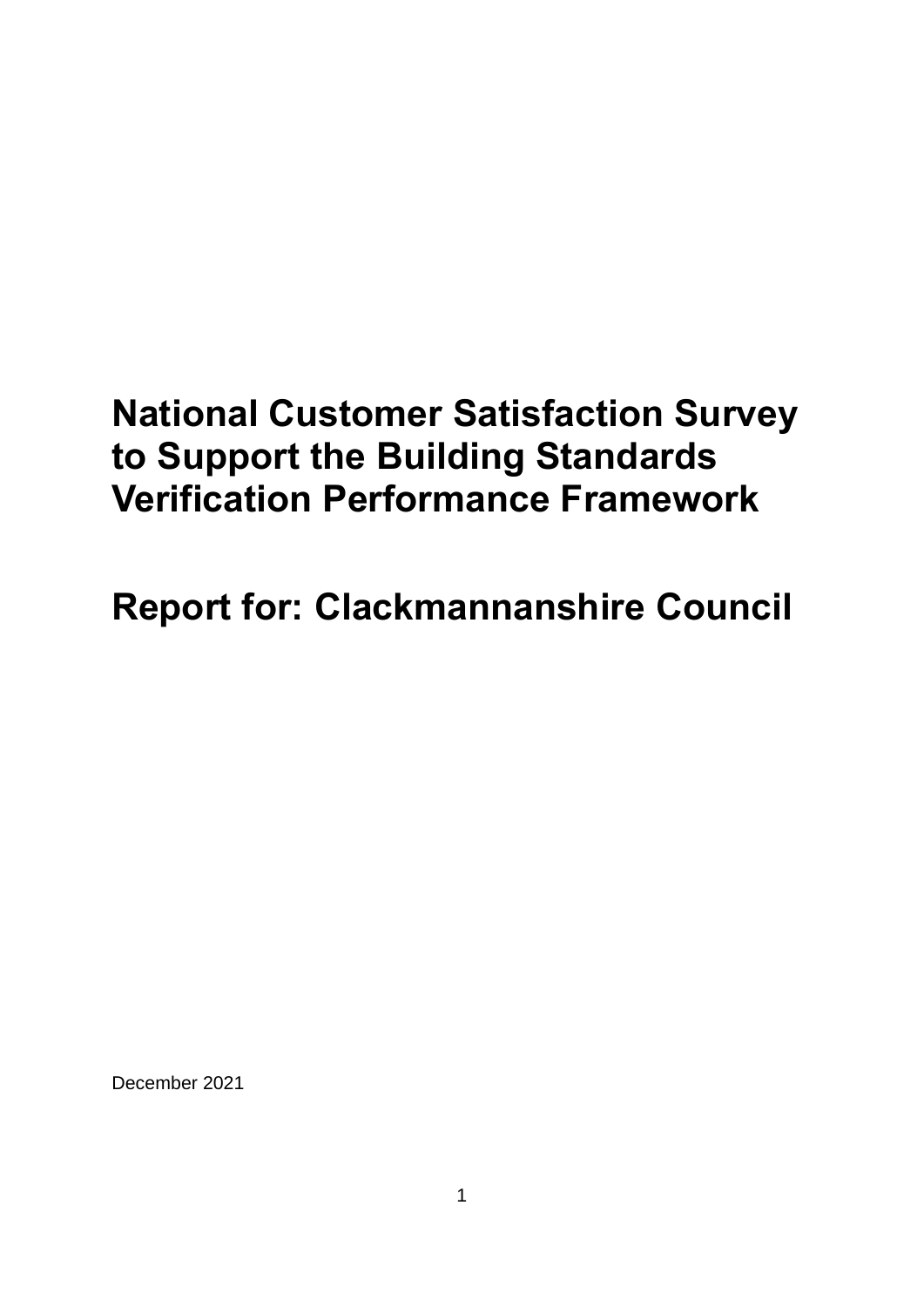Report prepared by:

Pye Tait Consulting Royal House 110 Station Parade Harrogate HG1 1EP Tel: 01423-509433 Fax: 01423-509502

Email: [info@pyetait.com](mailto:info@pyetait.com) 

Web: [www.pyetait.com](http://www.pyetait.com/) 

The opinions expressed in this report - other than the reported views of research subjects - are those of the author.

Report commissioned by:

Building Standards Division Directorate for Local Government and Communities Denholm House Almondvale Business Park **Livingston** EH54 6GA

Tel: 0300 244 4000 e-mail: buildingstandards@gov.scot web: https://www.gov.scot/bsd

© Crown Copyright 2021

Applications for reproduction of any part of this publication should be addressed to:

Building Standards Division, Directorate for Local Government and Communities, Denholm House, Almondvale Business Park, Livingston, EH54 6GA.

This report is published electronically to limit the use of paper, but photocopies will be provided on request to Building Standards Division.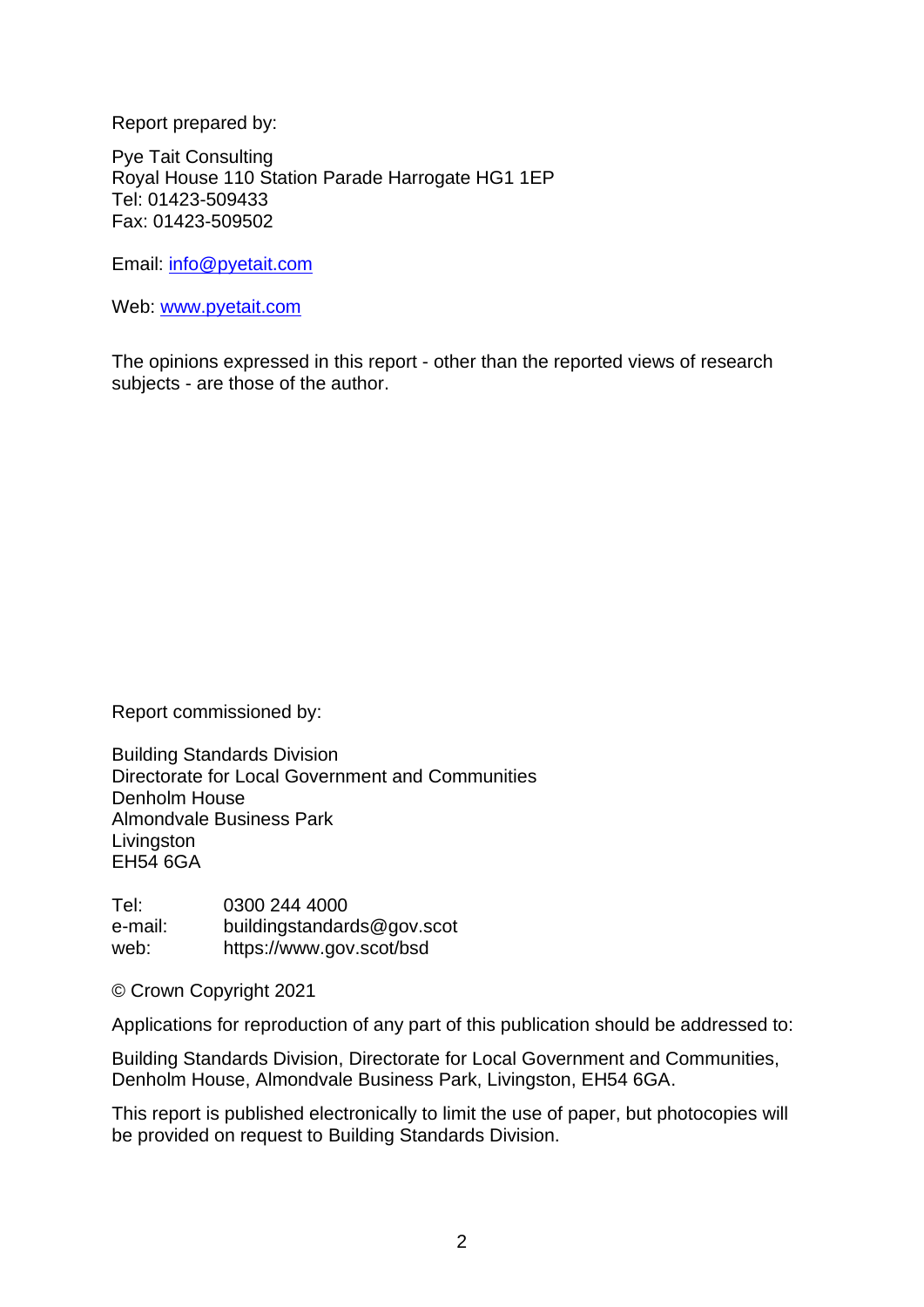# **Contents**

| 1.   |  |
|------|--|
| 1.1. |  |
| 1.2. |  |
| 1.3. |  |
|      |  |
|      |  |
| 2.   |  |
| 2.1. |  |
|      |  |
| 2.3. |  |
|      |  |
|      |  |
| 3.1. |  |
| Ι.   |  |
| Ш.   |  |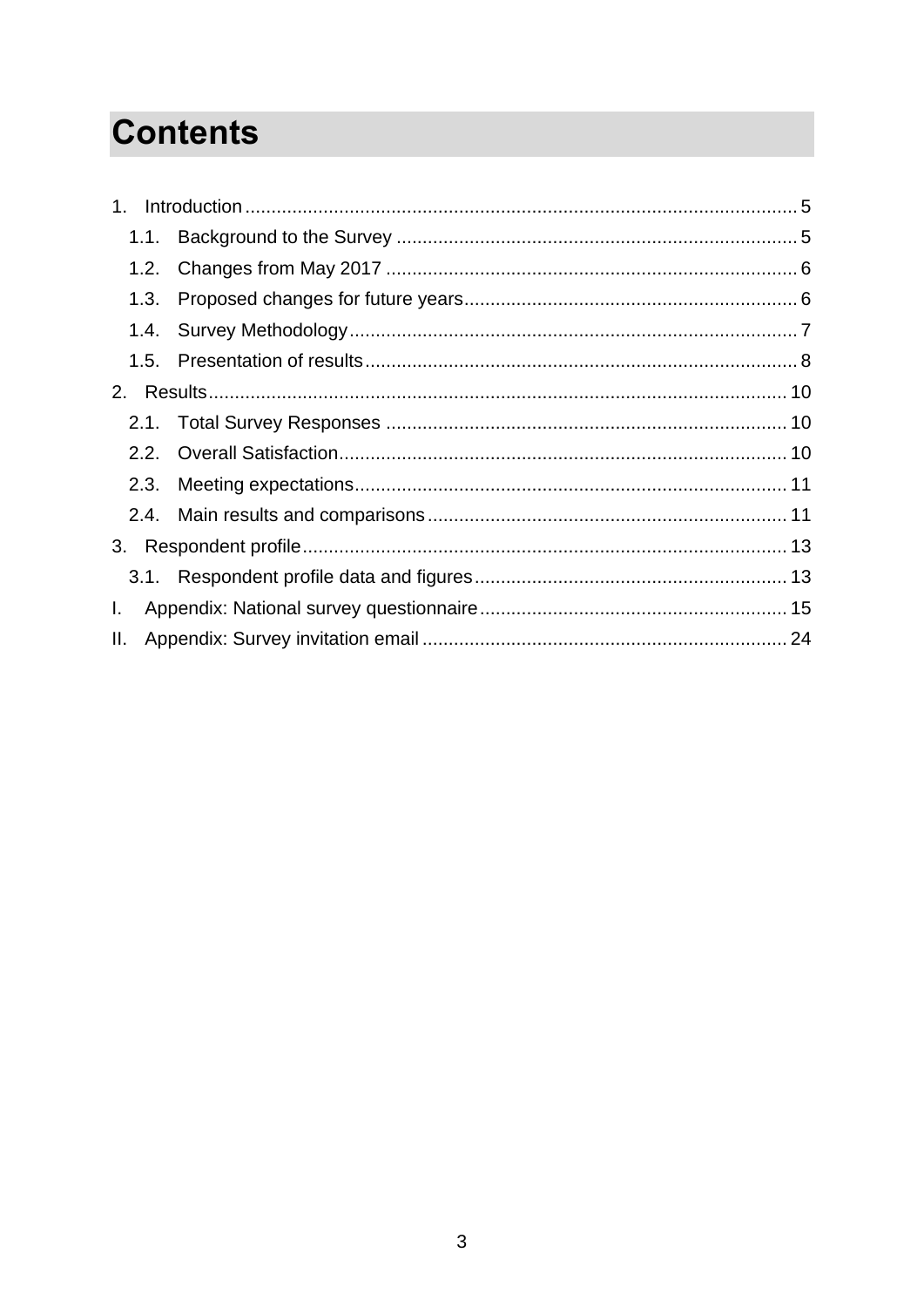# **Tables and Figures**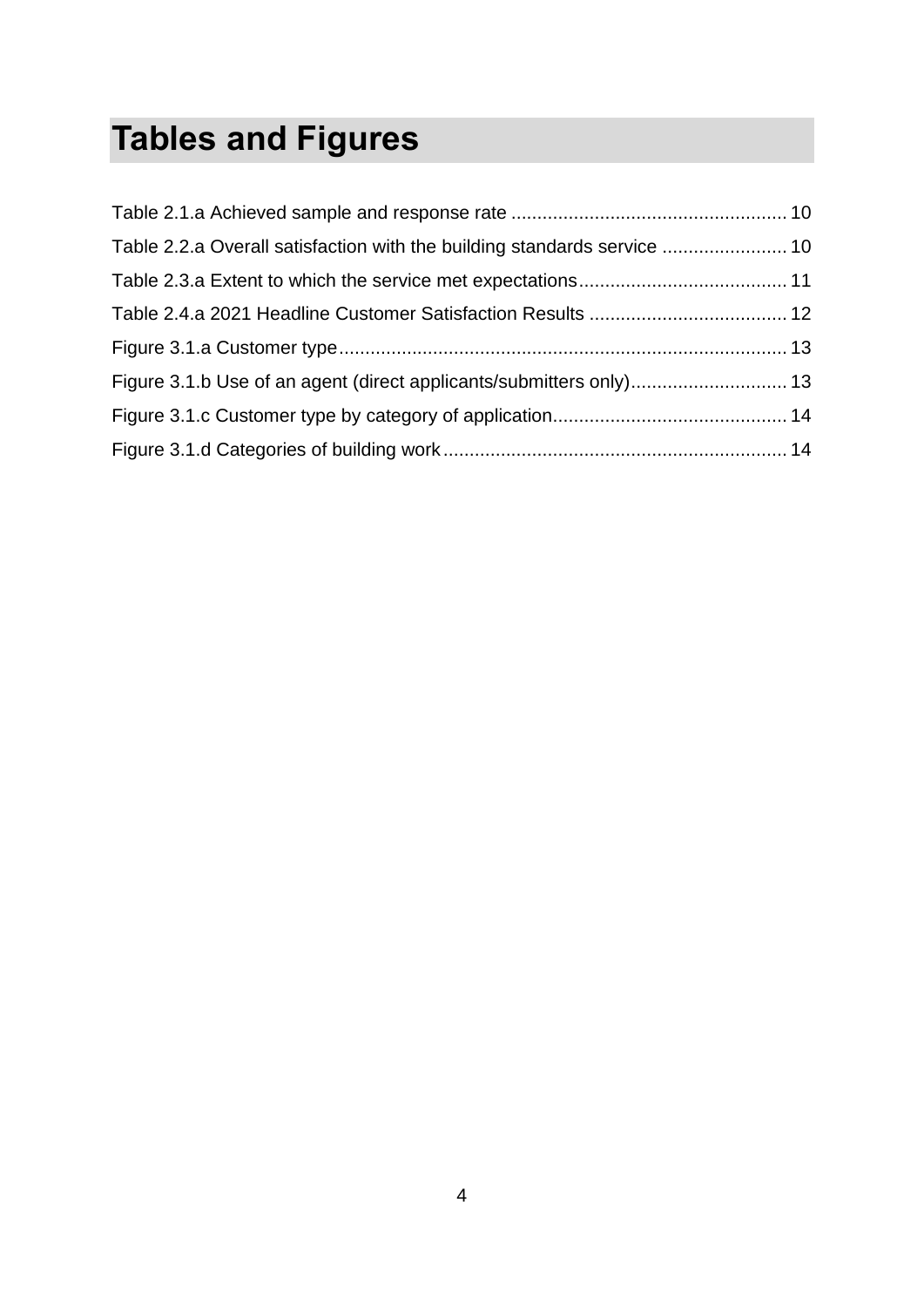# <span id="page-4-0"></span>**1. Introduction**

#### <span id="page-4-1"></span>**1.1. Background to the Survey**

- 1. The building standards system in Scotland was established under the Building (Scotland) Act 2003. The Act gives powers to Scottish Ministers to make building regulations, procedure regulations, fees regulations and other supporting legislation as necessary to fulfil the purposes of the Act. The purposes include setting building standards and dealing with dangerous and defective buildings.
- 2. The remit of the building standards system is to protect the public interest by setting out the standards to be met when building or conversion work takes place, to the extent necessary to meet the building regulations.
- 3. The standards are intended to:
	- Secure the health, safety, welfare and convenience of persons in or about buildings and of others who may be affected by buildings or matters connected with buildings;
	- Further the conservation of fuel and power; and
	- Further the achievement of sustainable development.
- 4. The role of the building standards verifier is to protect the public interest by:
	- Providing an independent check of applications for building warrants to construct buildings, provide services, fittings or equipment in buildings, or to convert buildings;
	- Granting or refusing building warrants;
	- Carrying out an independent check of construction activities through the process of reasonable inquiry; and
	- Accepting or rejecting completion certificates.
- 5. Verifiers are appointed by Scottish Ministers and the Act provides for a variety of verifiers should they be required. At present, the only appointed verifiers are the 32 Scottish local authorities, each covering their own geographical area.
- 6. In 2011 Pye Tait Consulting, on behalf of the Scottish Government, developed a set of nine national Key Performance Outcomes (KPOs), which were implemented as part of the 'Building Standards Verification Performance Framework' and launched on 1<sup>st</sup> May 2012. The intention of these was, through more accurate and effective comparisons, to ensure consistency and quality in terms of outputs and overall service, along with a greater focus on peer review, benchmarking and sharing of best practice. Additionally, the KPOs underpinned a strong culture of continuous improvement.
- 7. In 2013/14 the Scottish Government commissioned Pye Tait Consulting to develop and run the first national customer satisfaction survey for building standards. This was based on the need to obtain nationally consistent data on customer perceptions of their local authority verifier building standards service.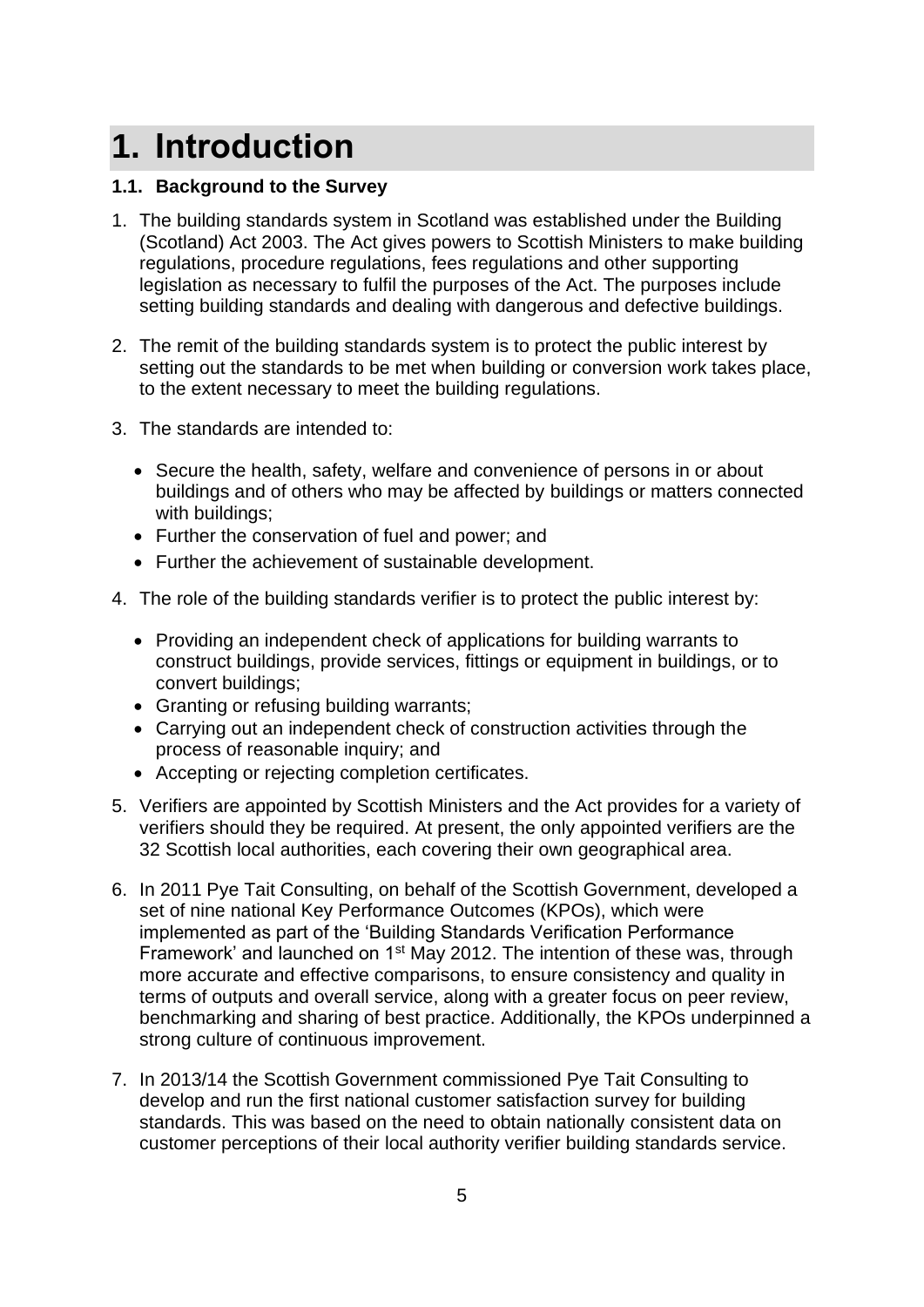The first survey provided baseline data for trend analysis in subsequent years and was repeated in 2015 and each year since then.<sup>1</sup>

#### <span id="page-5-0"></span>**1.2. Changes from May 2017**

- 1. In 2015, the Scottish Government commissioned Pye Tait Consulting to evaluate the performance of local authorities in their role as verifiers.<sup>2</sup> with an aim to inform Scottish Ministers in the lead-up to the next appointment of verifiers from May 2017. The evaluation identified various considerations including the scope for a review and refresh of the performance framework.
- 2. In 2016, the Scottish Government completed this review in consultation with Local authority Building Standards Scotland (LABSS) and with independent input from Pye Tait Consulting. The 32 local authorities were re-appointed on 1st May 2017 for varying lengths of time based on their prior performance, some of which were subsequently re-appointed for a further period from 1<sup>st</sup> May 2020. A full review of appointment periods is planned to be undertaken before 1<sup>st</sup> May 2023.<sup>3</sup> The new 'Building Standards Performance Framework for Verifiers' was also implemented from May 2017.<sup>4</sup>
- 3. Two of the seven new KPOs, categorised under 'Quality Customer Experience', aim to ensure that verifiers adhere to the commitments in the building standards customer charter and meet or exceed customer expectations. The 2021 survey aligns with KPO4 – titled 'Understand and respond to the customer experience'. The purpose of this KPO is for local authority verifiers to monitor customer satisfaction with the building standards service and ensure it meets or exceeds customer expectations.

#### <span id="page-5-1"></span>**1.3. Proposed changes for future years**

- 1. In early 2019, the Building Standards Futures Board was established to provide guidance and direction on developing and implementing recommendations made by the Review Panels on Compliance and Enforcement and Fire Safety. The Board's programme of work aims to improve the performance, expertise, resilience and sustainability of the Scottish building standards system.
- 2. In 2020, Acorn Learning was commissioned by the Scottish Government to undertake a review of the national customer satisfaction survey. This research found that the current satisfaction survey is highly valued and plays a vital role in measuring service quality across Scotland, and the ability to compare

<sup>1</sup> The Scottish Government (2014) National Customer Satisfaction Survey to Support the New Verification Performance Framework (Phase 2 report). Available at: [www.gov.scot/Resource/0045/00456855.pdf](http://www.gov.scot/Resource/0045/00456855.pdf)

<sup>&</sup>lt;sup>2</sup> The Scottish Government (2016) Evaluation of the performance of local authorities in their role as building standards verifiers. Available at: <http://www.gov.scot/Resource/0049/00495402.pdf> <sup>3</sup> Further details about the 2017 re-appointment of verifiers are available at: <http://www.gov.scot/Topics/Built-Environment/Building/Building-standards/verification/>

<sup>&</sup>lt;sup>4</sup> The Scottish Government (2017) Building Standards Performance Framework for Verifiers. Available at:<http://www.gov.scot/Resource/0051/00516415.pdf>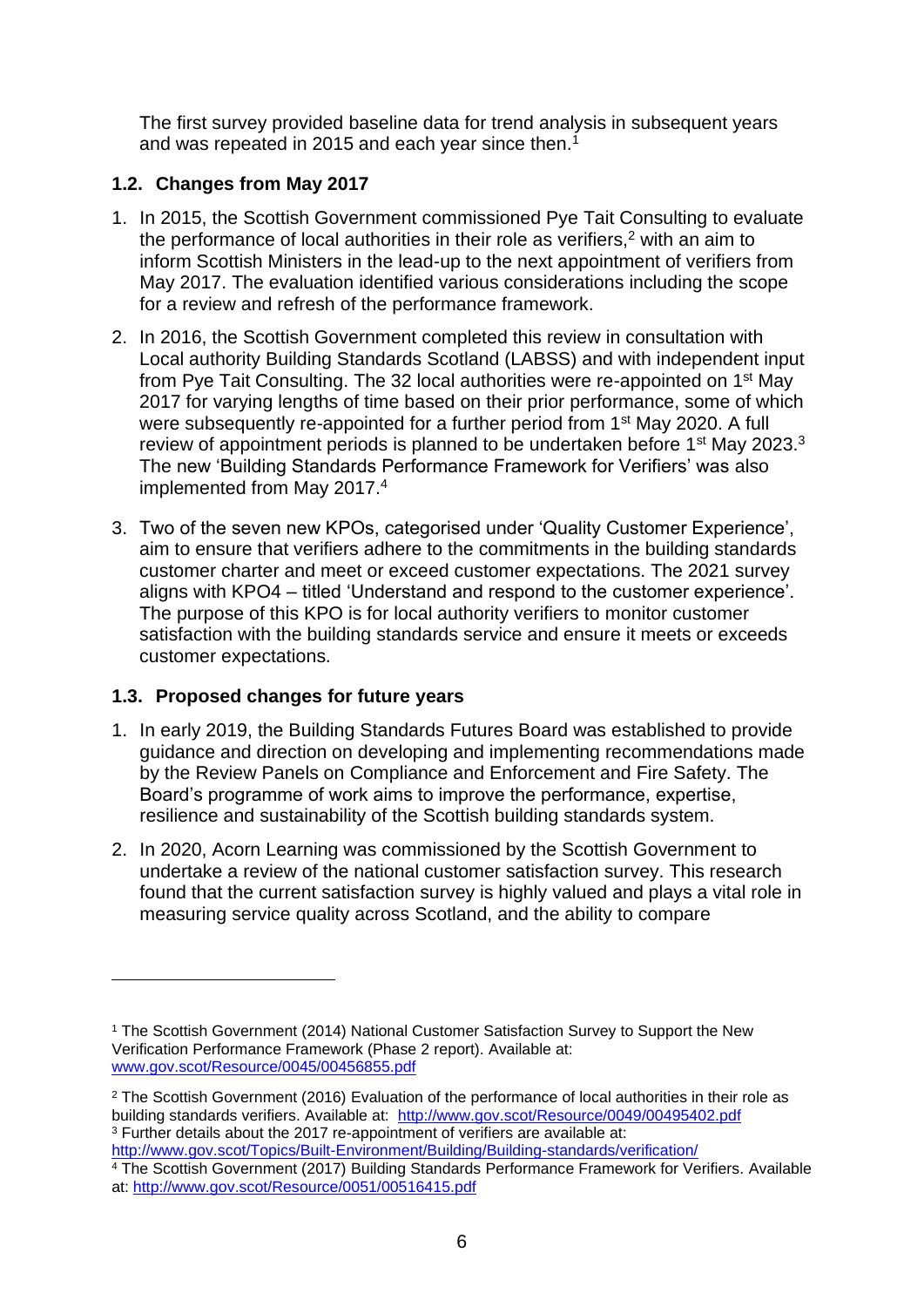performance year-on-year is important. The research did, however, note that there is scope for continuous improvement in the way satisfaction is measured.

- 3. One of the Futures Board's workstreams was the 2021 review of the Operating and Performance Frameworks to assist verifiers in assessing their service against requirements. Reviewing and improving how customer feedback is collected and reported can help to ensure that a modernised, reliable and flexible solution can be found.
- 4. In 2021, the Scottish Government commissioned Pye Tait Consulting to identify and propose a preferred model which the Scottish Government (Building Standards Division) could use to deliver the national customer survey for building standards.<sup>5</sup> The future model that was proposed as the preferred option, and which has since been taken forward by the Scottish Government for testing and piloting, is a short, sharp survey for customers to complete at one of two stages: at approval of building warrant, or acceptance of the completion certificate. The survey will be rolling/ongoing and is expected to comprise a short set of six to ten questions with one open-text box for comments. This model is intended to be used to evaluate customer satisfaction from 2022 onwards.

#### <span id="page-6-0"></span>**1.4. Survey Methodology**

- 1. The 2021 survey questionnaire (a copy is presented in Appendix I) was shortened compared to the 2020 version. The aims of this were twofold: to remove questions that were no longer fit-for-purpose and to improve the response rate. Questions removed include:
	- For which of the following reasons did you make contact with your local authority verifier Building Standards service?
	- Are you aware of the need to notify the Building Standards service before warrantable work commences?
	- Are you aware of the new Construction Compliance Notification Plan (CCNP) which is issued by the local authority verifier at the same time as the building warrant is granted?
	- Did you have an inspection visit by Building Standards service staff?
	- Have you visited the Building Standards section of the local authority verifier's website?
	- Did you visit the offices of the local authority verifier Building Standards service?
	- How satisfied are you with each of the following aspects of the Building Standards service offices?
- 2. In addition, a number of small changes were made to existing survey questions to reflect the necessary shift to virtual working due to the Covid-19 pandemic.
	- A new sub-question was added to the current Q14 to ask for customers' satisfaction with the thoroughness of the virtual inspection; and

<sup>5</sup> The Scottish Government (2021) Building standards - verification service: customer experience evaluation - future model. Available at: [https://www.gov.scot/publications/future-model-evaluate](https://www.gov.scot/publications/future-model-evaluate-customer-experience-part-building-standards-verification-service/)[customer-experience-part-building-standards-verification-service/](https://www.gov.scot/publications/future-model-evaluate-customer-experience-part-building-standards-verification-service/)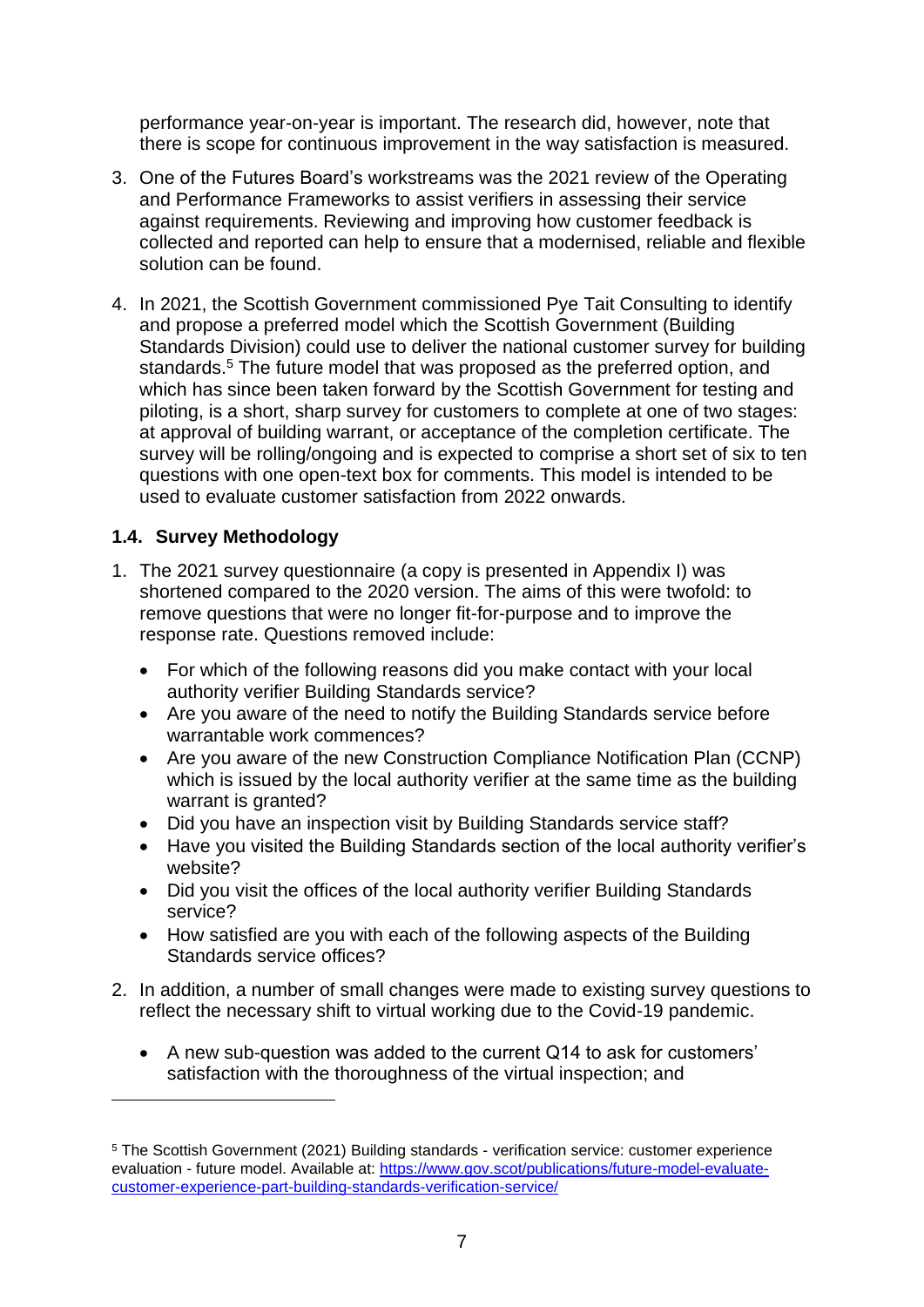- Two questions in Section 6: Accessibility were revised from "in person" to "in person / virtually".
- 3. The scope of the survey was all building standards customers between 1<sup>st</sup> April 2020 and 31<sup>st</sup> March 2021, defined as:
	- Applicants for building warrants (including any agents);
	- Submitters of completion certificates (including any agents); and
	- Others that have interacted with the building standards service.
- 4. Local authorities supplied their customers' contact details (name and email address only) to Pye Tait Consulting for the express purpose of being invited to participate in the survey. On advice from the Information Commissioner's Office (ICO) following GDPR coming into force in May 2018, the national customer satisfaction survey is in the legitimate interests of the buildings standards system and its customers. However, prior to GDPR, customers may have previously opted out of being contacted for the purpose of this survey, and local authorities double-checked with these customers if they still wished to opt out of their details being shared with Pye Tait.
- 5. The survey opened on 4<sup>th</sup> October 2021 and closed on 4<sup>th</sup> November 2021. It was hosted online and customers with email addresses were directly invited by Pye Tait Consulting to participate. Local authorities were also at liberty to promote the survey to their own customers (i.e. those within scope) as appropriate, with some promoting the survey via social media channels.
- 6. When completing the survey, customers were presented with a link relating to the specific local authority to which their response related. Customers of multiple local authorities were presented with links for each local authority of which they had been a customer and thus could complete the survey multiple times, once for each local authority.

#### <span id="page-7-0"></span>**1.5. Presentation of results**

- 1. Customer satisfaction survey reports have been produced at a national (Scotland) level, for seven consortium groups and for all individual local authorities in Scotland.
- 2. This report presents the findings for customers of **Clackmannanshire Council.**
- 3. The findings are anonymous and based on the perceptions of customers responding to the survey. They indicate possible strengths and weaknesses in customer service although they do not explore the extent to which any particular issues may be within or outside of local authority control.
- 4. The results have not been subject to statistical tests to determine the significance of any apparent patterns and should therefore be treated with caution. Percentages shown in charts may not add up to precisely 100% due to the impact of rounding.
- 5. Certain charts in this report refer to a base number of 'respondents' (meaning total customers answering that particular survey question) and others refer to a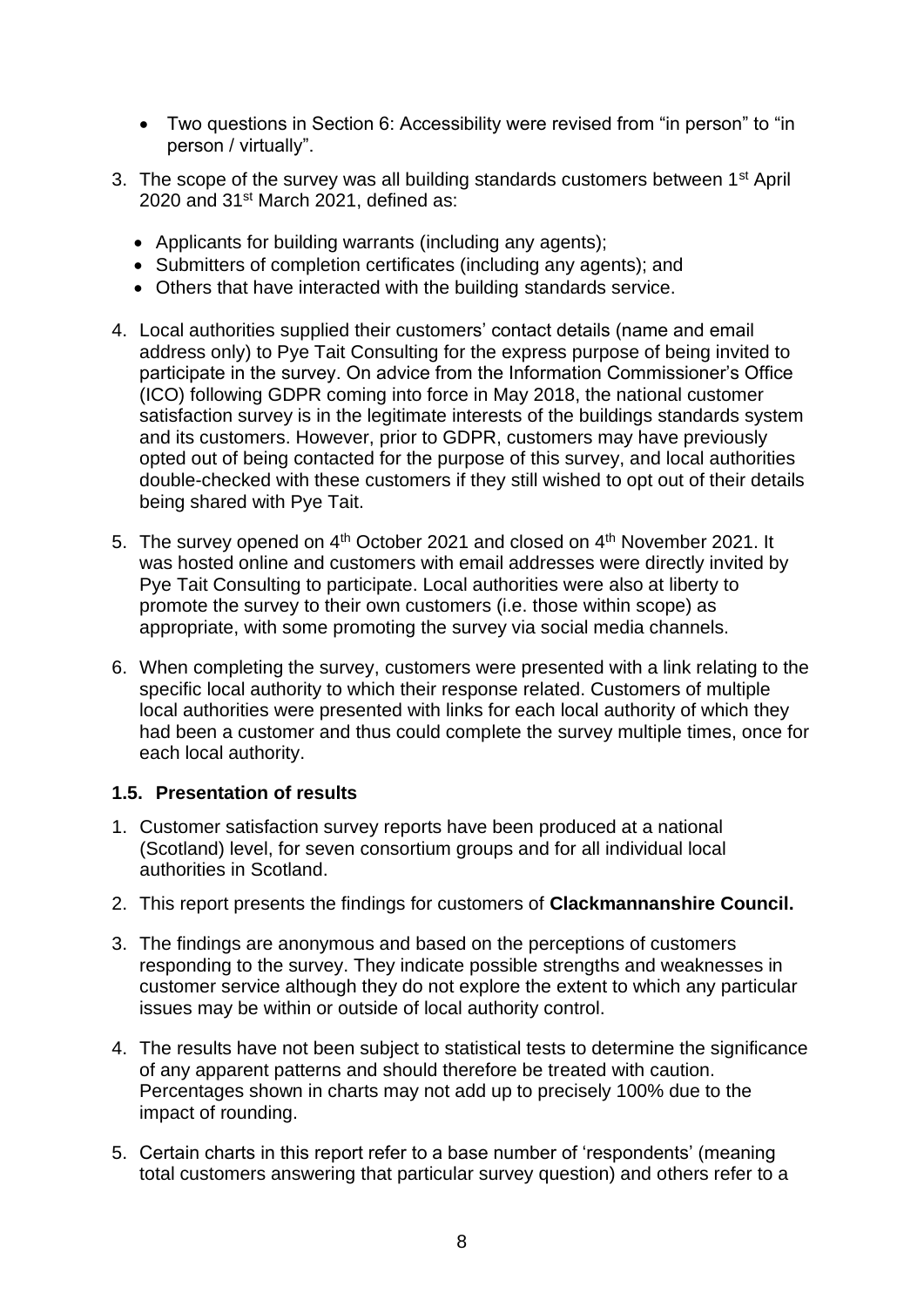base number of 'responses' (total boxes ticked for survey questions where customers could choose more than one answer).

| <b>Colour key</b> | <b>Numerical rating questions</b> | <b>Percentage questions</b> |
|-------------------|-----------------------------------|-----------------------------|
| Green (G)         | 7.5 and higher                    | 75% and higher              |
| Amber (A)         | Between 6.5 and 7.4               | Between 65% and 74%         |
| Red(R)            | 6.4 and below                     | 64% and below               |

The following colour key applies to Tables 2.2.a, 2.3.a, and 2.4.a

Note that the colour-coding metrics used reflect The Scottish Government's updated performance measurement requirements.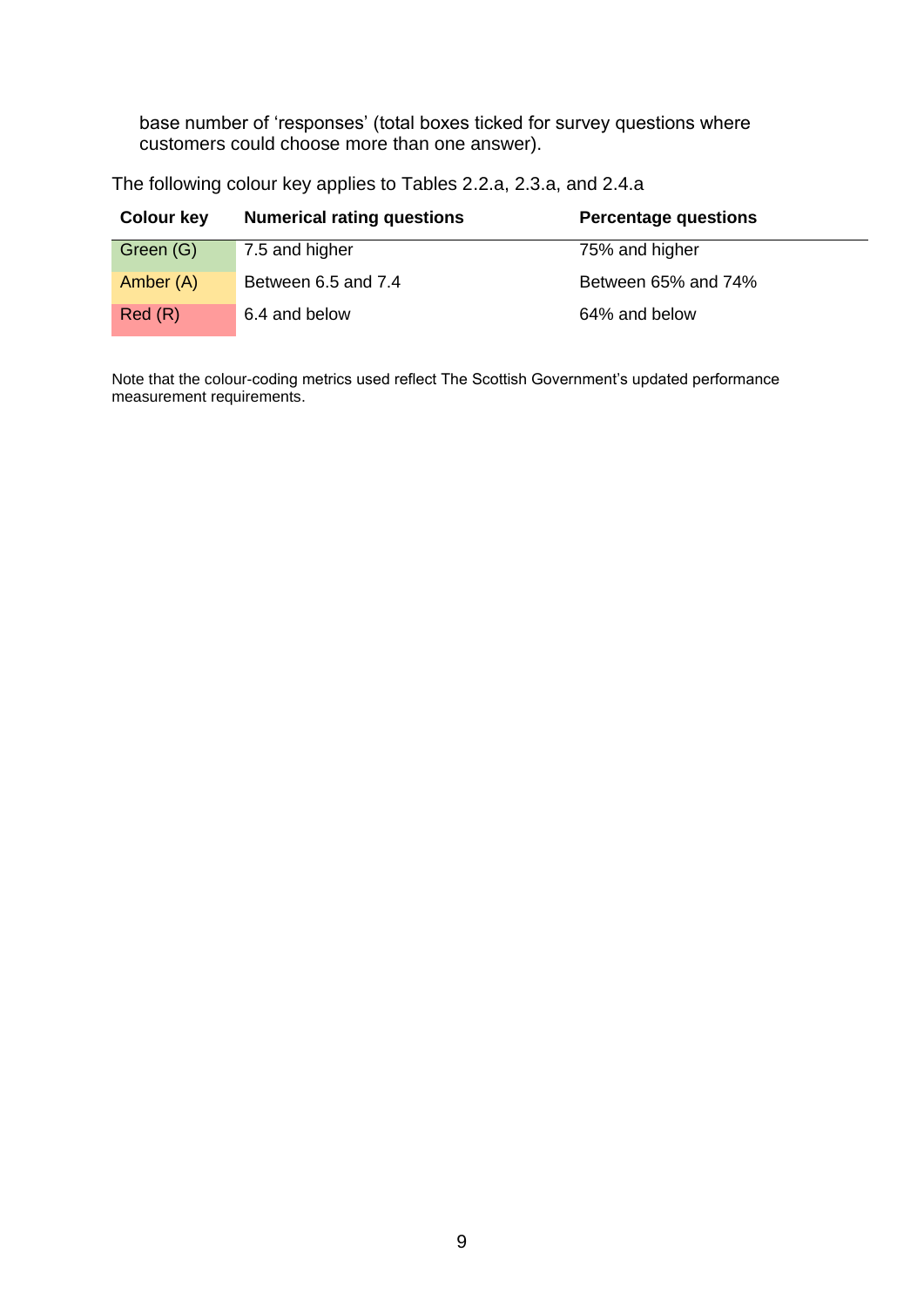# <span id="page-9-0"></span>**2. Results**

#### <span id="page-9-1"></span>**2.1. Total Survey Responses**

1. Total survey responses for Clackmannanshire are shown in Table 2.1.a. This includes a comparison between the response rate for Clackmannanshire and the national (Scotland) response rate.

#### <span id="page-9-3"></span>**Table 2.1.a Achieved sample and response rate**

|              | Number of customer email addresses supplied to Pye Tait<br>Consulting                                                                                                                                                                                                               | 281   |
|--------------|-------------------------------------------------------------------------------------------------------------------------------------------------------------------------------------------------------------------------------------------------------------------------------------|-------|
| в            | Of these – number of customers unique to Clackmannanshire (i.e.<br>not also customers of other local authorities):                                                                                                                                                                  | 176   |
| C            | Total survey responses attributed to Clackmannanshire:                                                                                                                                                                                                                              | 41    |
|              | Response rate for Clackmannanshire (C as a percentage of A):                                                                                                                                                                                                                        | 14.6% |
|              | Response rate for Scotland (for reference):                                                                                                                                                                                                                                         | 14.5% |
| <b>Notes</b> | For comparison purposes, the national response rate in 2020 was 14.5%.<br>However, higher volumes of customer email addresses were supplied by<br>local authorities this year than in 2020, resulting in the highest number of<br>responses to date since the survey was first run. |       |

Source Pye Tait Consulting, 2021

### <span id="page-9-2"></span>**2.2. Overall Satisfaction**

1. Customers were asked to rate their overall satisfaction with the local authority Building Standards service on a scale from 1 'not at all satisfied' to 10 'completely satisfied' (Table 2.2.a).

#### <span id="page-9-4"></span>**Table 2.2.a Overall satisfaction with the building standards service**

|             |                           | <b>All customers</b> | <b>Direct</b><br>applicants/<br>submitters | <b>Agents</b> | <b>Other</b> |
|-------------|---------------------------|----------------------|--------------------------------------------|---------------|--------------|
|             | 2021 average rating       | 8.0(G)               | 7.6(G)                                     | 9.2(G)        |              |
|             | 2020 average rating       | 8.4(G)               | 8.3(G)                                     | 9.0(G)        |              |
|             | 2019 average rating       | 8.9(G)               | 8.9(G)                                     | 9.0(G)        |              |
| Scotland*   | 2021 average rating for   | 7.1(A)               | 7.2(A)                                     | 7.0(A)        | 7.4(A)       |
| <b>Note</b> | *National average         |                      |                                            |               |              |
| Source      | Pye Tait Consulting, 2021 |                      |                                            |               |              |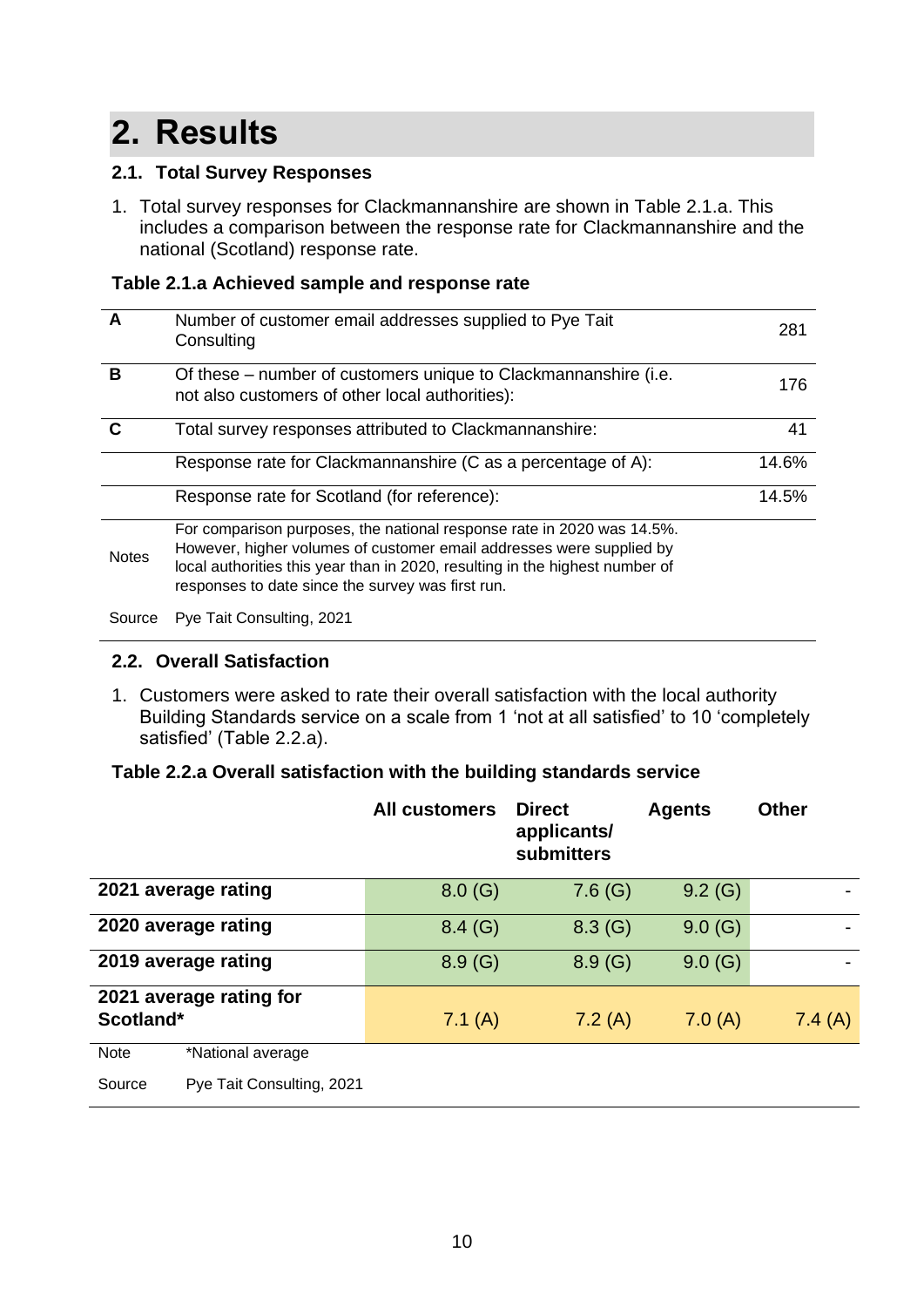#### <span id="page-10-0"></span>**2.3. Meeting expectations**

1. Customers rated the extent to which they felt the local authority Building Standards service had met their expectations, on a scale from 1 'not at all' to 10 'completely' (Table 2.3.a).

|                                      | <b>All customers</b> | <b>Direct</b><br>applicants/<br>submitters | <b>Agents</b> | <b>Other</b> |
|--------------------------------------|----------------------|--------------------------------------------|---------------|--------------|
| 2021 average rating                  | 8.0(G)               | 7.8(G)                                     | 8.8(G)        |              |
| 2020 average rating                  | 8.5(G)               | 8.4(G)                                     | 8.8(G)        |              |
| 2019 average rating                  | 9.0(G)               | 8.7(G)                                     | 9.6(G)        |              |
| 2021 average rating for<br>Scotland* | 7.2(A)               | 7.3(A)                                     | 7.2(A)        | 7.2(A)       |
| <b>Note</b><br>*National average     |                      |                                            |               |              |
| Pye Tait Consulting, 2021<br>Source  |                      |                                            |               |              |

#### <span id="page-10-2"></span>**Table 2.3.a Extent to which the service met expectations**

#### <span id="page-10-1"></span>**2.4. Main results and comparisons**

- 1. Table 2.4.a presents the 2021 headline customer satisfaction results.
- 2. The colour coding shows the trend in the local authority's results between the 2019 survey, 2020 survey, and the 2021 survey.
- 3. The 2021 Scotland-wide national results are also shown for information.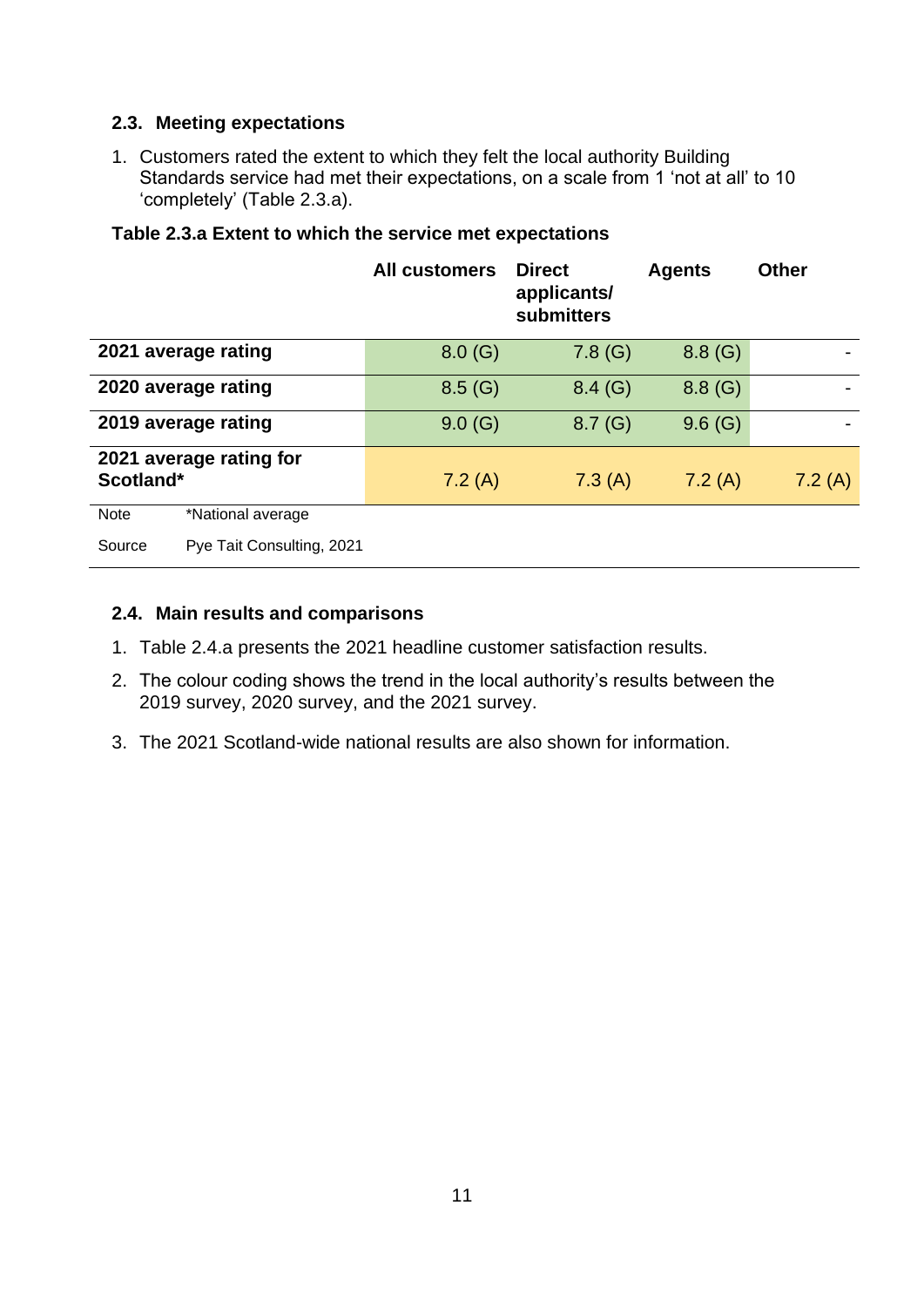# <span id="page-11-0"></span>**Table 2.4.a 2021 Headline Customer Satisfaction Results**

| <b>Measures</b>                                                                                              | <b>Clacks</b><br>2021     | <b>Clacks</b><br>2020 | <b>Clacks</b><br>2019 | <b>Scotland</b><br>2021 |
|--------------------------------------------------------------------------------------------------------------|---------------------------|-----------------------|-----------------------|-------------------------|
| <b>Overall Satisfaction</b>                                                                                  |                           |                       |                       |                         |
| Overall satisfaction with service<br>(out of $10$ )                                                          | 8.0(G)                    | 8.4(G)                | 8.9(G)                | 7.1 $(A)$               |
| Extent to which the service met<br>expectations (out of 10)                                                  | 8.0(G)                    | 8.5(G)                | 9.0(G)                | 7.2(A)                  |
| Very/fairly satisfied with the<br>timeliness of various aspects of<br>the service                            | 66% (A)                   | $61\%$ (R)            | 82% (G)               | 54% (R)                 |
| Kept very/fairly well informed<br>about the progress of an<br>application or submission                      | 76% (G)                   | $74\%$ (A)            | 78% (G)               | 59% (R)                 |
| Strongly agree/agree to some<br>extent that sufficient advice and<br>guidance was received to meet<br>needs  | 79% (G)                   | 79% (G)               | 84% (G)               | 63% (R)                 |
| Strongly agree/agree to some<br>extent that Building Standards<br>service staff were polite and<br>courteous | 82% (G)                   | 89% (G)               | $100\%$ (G)           | 80% (G)                 |
| Very/fairly satisfied with the<br>quality of the advice and<br>guidance received from<br>inspection staff    | 65% (A)                   | 100% (G)              | 86% (G)               | $60\%$ (R)              |
| Satisfied with the <b>accuracy</b> of<br>written information (out of 10)                                     | 8.5(G)                    | 8.8(G)                | 8.8(G)                | 7.9(G)                  |
| Satisfied with the quality of<br>written information (out of 10)                                             | 8.4(G)                    | 8.9(G)                | 8.9(G)                | 7.8(G)                  |
| <b>Building Standards service staff</b><br>are accessible if I want to meet<br>them in person                | 66% (A)                   | $50\%$ (R)            | 75% (G)               | 48% (R)                 |
| <b>Building Standards service staff</b><br>are approachable                                                  | 80% (G)                   | $72\%$ (A)            | $96\%$ (G)            | 66% (A)                 |
| Source                                                                                                       | Pye Tait Consulting, 2021 |                       |                       |                         |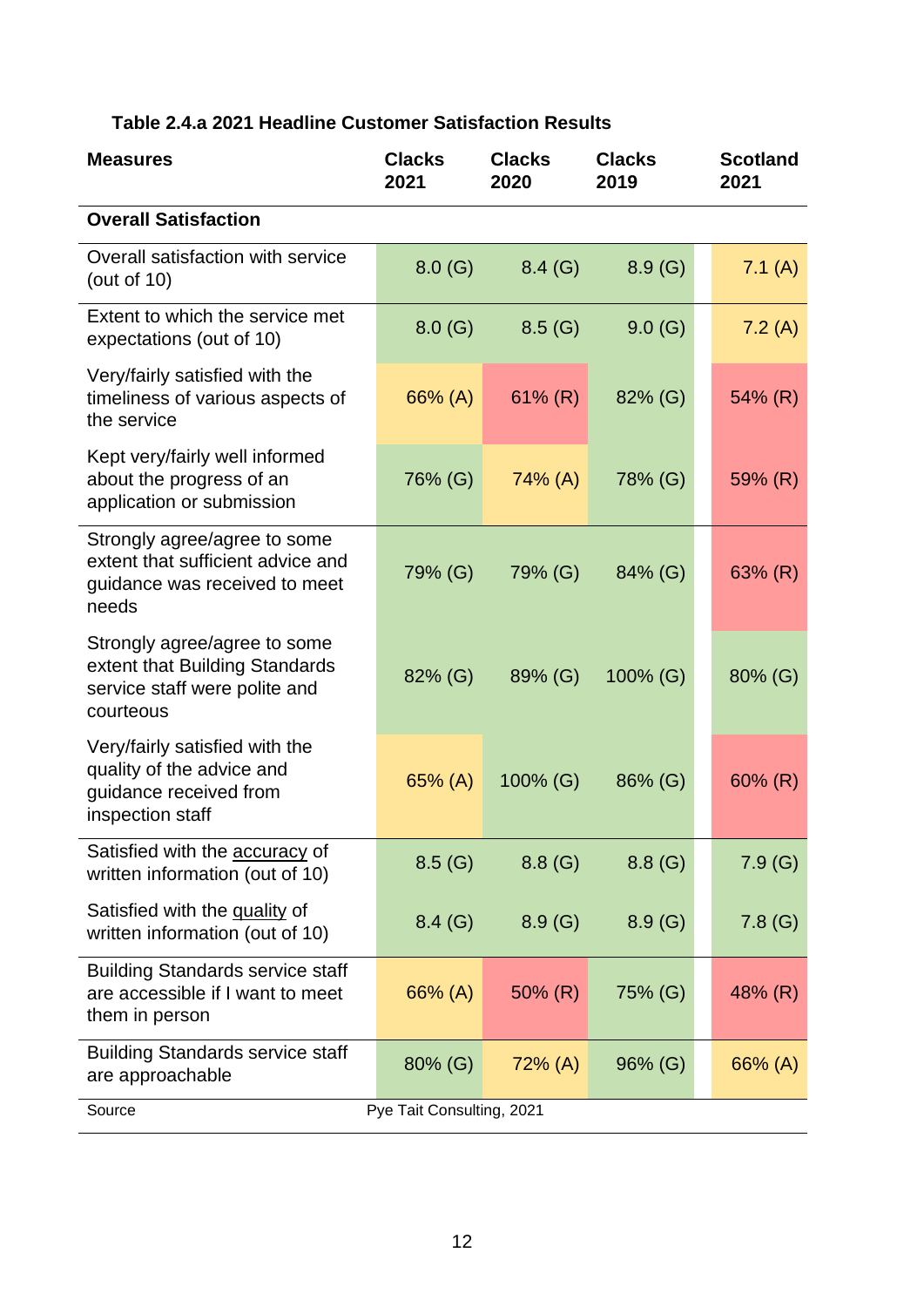# <span id="page-12-0"></span>**3. Respondent profile**

#### <span id="page-12-1"></span>**3.1. Respondent profile data and figures**

1. This section sets out the profile of survey respondents for Clackmannanshire based on specific criteria.

#### <span id="page-12-2"></span>**Figure 3.1.a Customer type**



Source Pye Tait Consulting, 2021



<span id="page-12-3"></span>**Figure 3.1.b Use of an agent (direct applicants/submitters only)**

Source Pye Tait Consulting, 2021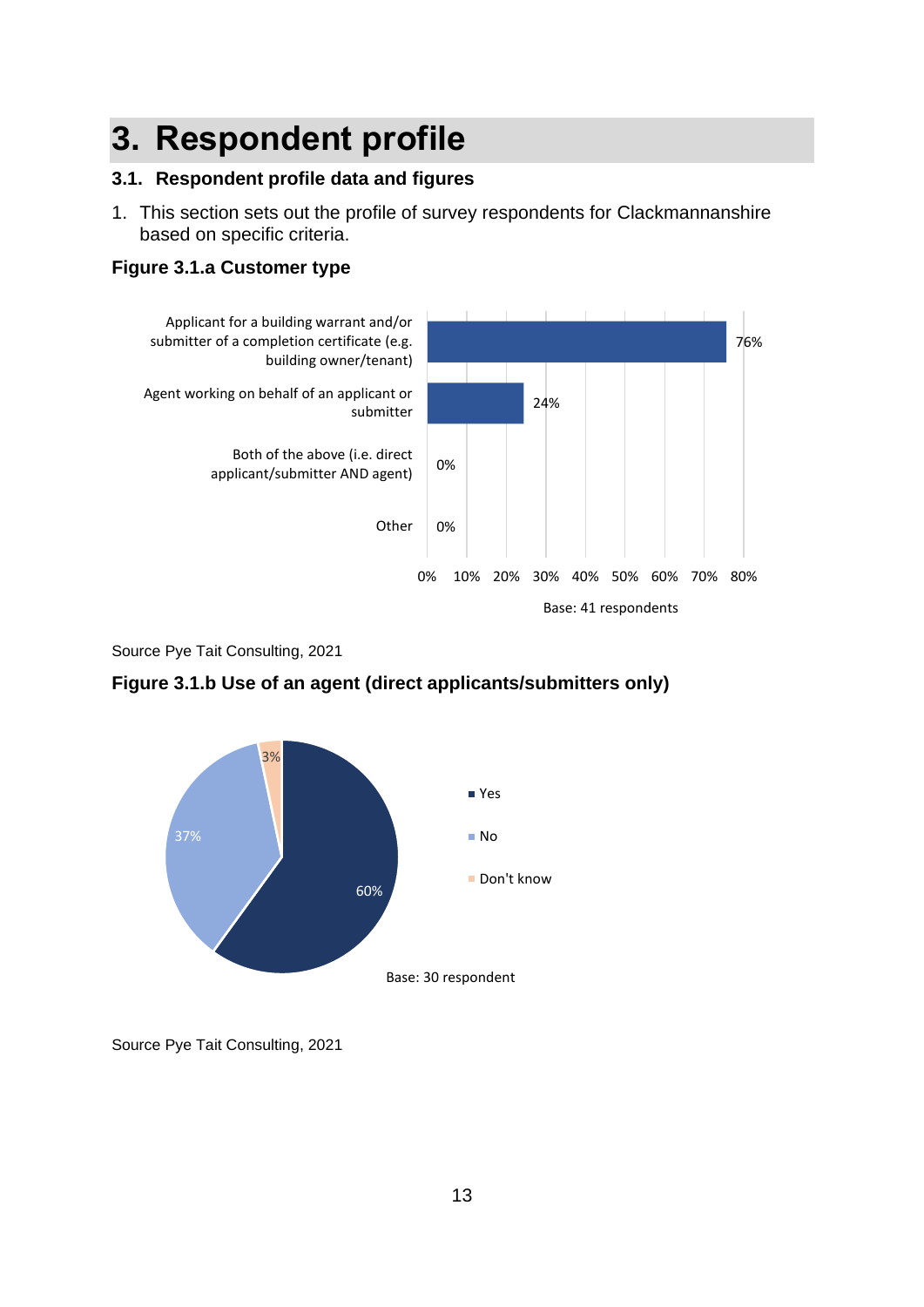#### <span id="page-13-0"></span>**Figure 3.1.c Customer type by category of application**



Non-domestic property applicants only

Domestic and non-domestic property applicants



#### <span id="page-13-1"></span>**Figure 3.1.d Categories of building work**



Source Pye Tait Consulting, 2021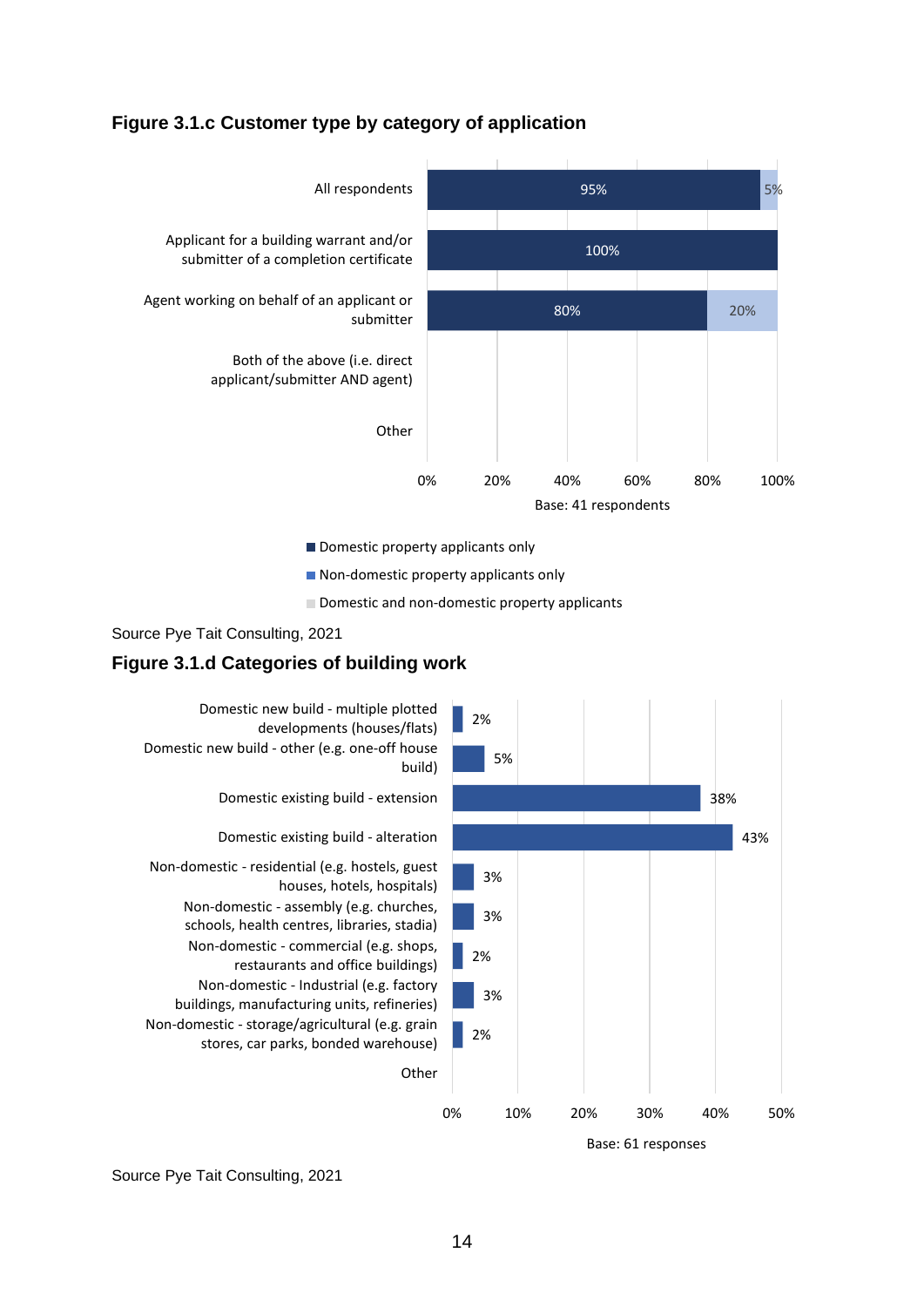# <span id="page-14-0"></span>**I. Appendix: National survey questionnaire**

# **2021 Customer Satisfaction Survey for Building Standards**

## **Please tell us what you think**

#### **Introduction**

The Scottish Government (Building Standards Division) would like to obtain your views and feedback about the local authority verifier Building Standards service in Scotland. This is a national survey that is being administered separately to customer feedback questionnaires issued by individual local authorities.

As a Building Standards customer since April 2020, we would like to hear about the quality of service you have received, for example when applying for a building warrant and/or submitting a completion certificate. We are interested in your views on the customer service you have experienced as opposed to the actual decision made in response to an application.

#### **How to complete the survey**

You will be asked to identify which local authority verifier your feedback relates to. If you have been a customer of more than one local authority verifier and would like to provide additional feedback, please complete a separate survey.

The survey should take approximately 10 minutes to complete (this may take a little longer depending on how much feedback you wish to give). Please note, the final question asks you for any additional comments or feedback not covered by the previous questions.

As you progress through the survey, you will only be presented with those questions that are relevant to you. If you are unable to answer any questions, or if you feel they are not applicable, please leave them blank.

#### **Reassurance**

Pye Tait Consulting is carrying out this survey independently on behalf of the Scottish Government and all 32 local authorities in Scotland. The findings from the survey will be treated confidentially and reported anonymously by Pye Tait Consulting under the Data Protection Act 2018 and the Market Research Society (MRS) Code of Conduct.

If you have any queries, please contact Tom Wilson at Pye Tait Consulting, via t.wilson[at]pyetait.com or by telephoning 01423 509433

Thank you for taking the time to complete this online survey. To continue, please select a local authority verifier to provide your views and feedback. Please note that after you press 'submit' at the end of this survey, you will return to this page and your response for this local authority verifier will be marked as 'completed' (below).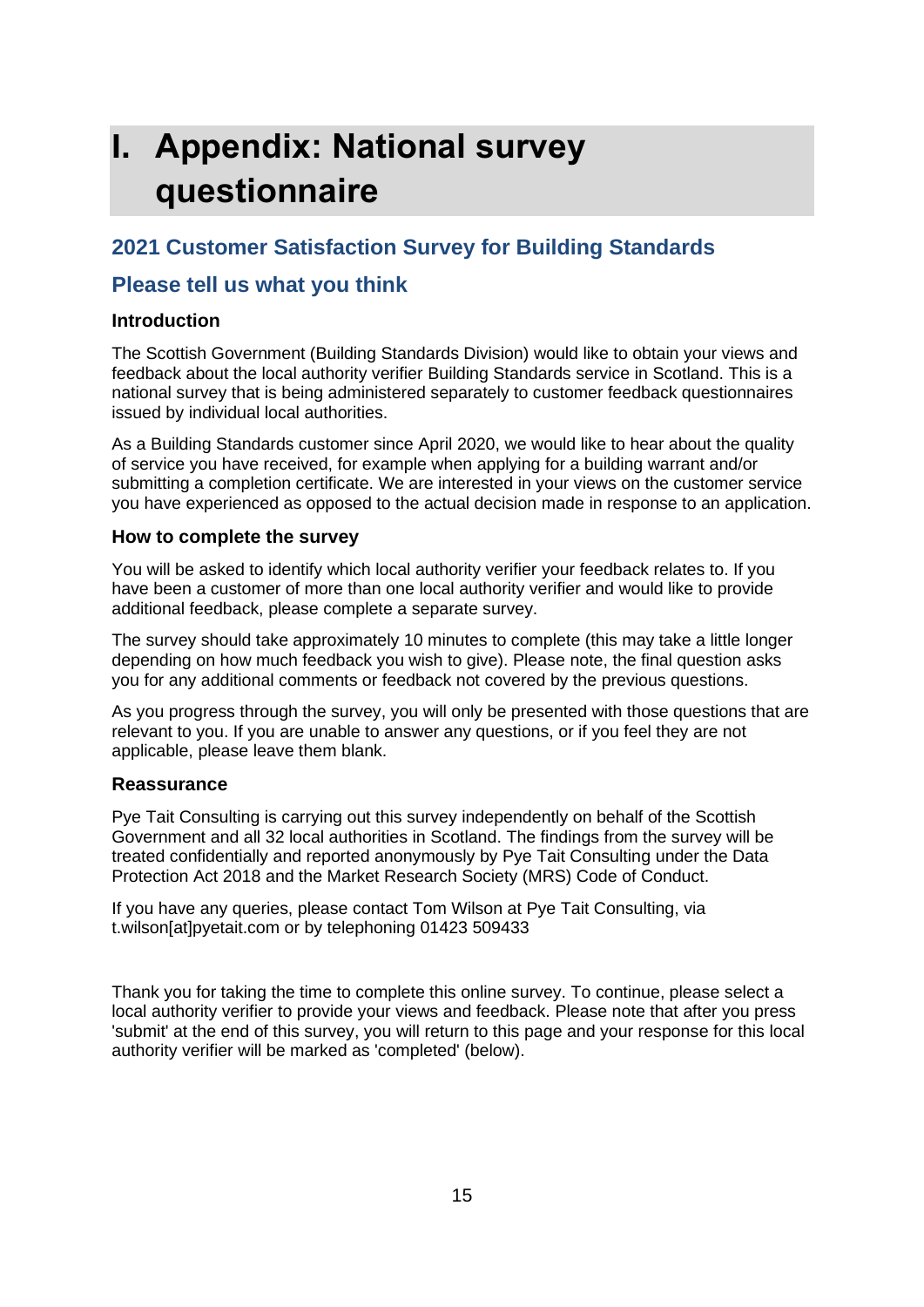#### **PART 1: About you and your application: [Local authority verifier selected]**

**Q1.**In order to minimise selection error, customers are not presented with this drop-down list of 32 local authorities to manually select which to provide feedback about. Instead, this information was either pre-filled (for customers of one local authority verifier) or a dynamically controlled reduced list was presented for customers of more than one local authority verifier (typically agents).

Which ONE of the following local authorities are you responding about in this survey? (Please tick the appropriate box and complete a separate survey for any other local authorities of which you have been a customer since April 2020).

| Aberdeen                   | Highland                   |
|----------------------------|----------------------------|
| Aberdeenshire              | Inverclyde                 |
| Angus                      | Midlothian                 |
| Argyll and Bute            | Moray                      |
| City of Edinburgh          | North Ayrshire             |
| Clackmannanshire           | North Lanarkshire          |
| Dumfries and Galloway      | Orkney                     |
| <b>Dundee</b>              | <b>Perth and Kinross</b>   |
| East Ayrshire              | Renfrewshire               |
| <b>East Dunbartonshire</b> | <b>Scottish Borders</b>    |
| East Lothian               | Shetland                   |
| <b>East Renfrewshire</b>   | South Ayrshire             |
| <b>Eilean Siar</b>         | South Lanarkshire          |
| <b>Falkirk</b>             | Stirling                   |
| Fife                       | <b>West Dunbartonshire</b> |
| Glasgow                    | <b>West Lothian</b>        |

#### **Q2.**In what capacity have you been a customer of the Building Standards service? [Tick one only]

| Applicant for a building warrant and/or submitter of a completion certificate<br>(e.g. building owner/tenant) |
|---------------------------------------------------------------------------------------------------------------|
| Agent working on behalf of another applicant/submitter                                                        |
| Both of the above, i.e. direct applicant/submitter AND agent                                                  |
| Other                                                                                                         |

If 'Other' – please specify: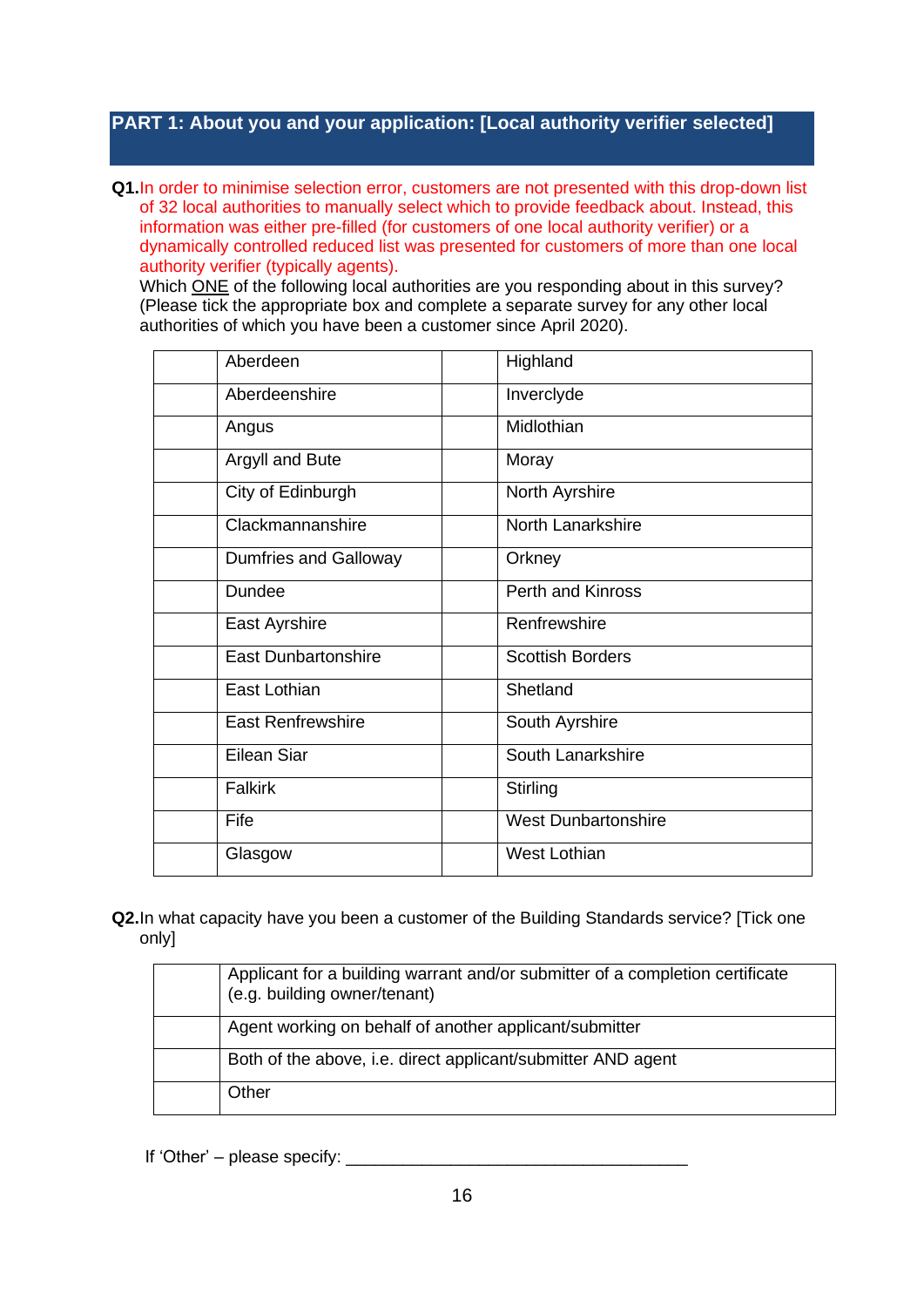**Q3.**[Only asked if Option 1 selected to Q2] Did you use an agent to act on your behalf as part of the application process?

| Yes        |
|------------|
| <b>No</b>  |
| Don't know |

**Q4.**For which of the following categories of work have you submitted an application? [Tick all that apply]

| Domestic new build – multiple plotted developments (houses/flats)                       |
|-----------------------------------------------------------------------------------------|
| Domestic new build – other (e.g. one-off house build)                                   |
| Domestic existing build - extension                                                     |
| Domestic existing build - alteration                                                    |
| Non-domestic – residential (e.g. hostels, guest houses, hotels, hospitals)              |
| Non-domestic – assembly (e.g. churches, schools, health centres, libraries,<br>stadia)  |
| Non-domestic – commercial (e.g. shops, restaurants and office buildings)                |
| Non-domestic - Industrial (e.g. factory buildings, manufacturing units,<br>refineries)  |
| Non-domestic – storage/agricultural (e.g. grain stores, car parks, bonded<br>warehouse) |

If 'Other' – please specify: \_\_\_\_\_\_\_\_\_\_\_\_\_\_\_\_\_\_\_\_\_\_\_\_\_\_\_\_\_\_\_\_\_\_\_\_

## **PART 2: Meeting your expectations: [Local authority verifier selected]**

**Q5.**Overall, to what extent did the service you received from the local authority verifier Building Standards service meet your expectations? Please rate on a scale from 1 'not at all' to 10 'completely'?



**Q6.**Please provide your reasons for this rating: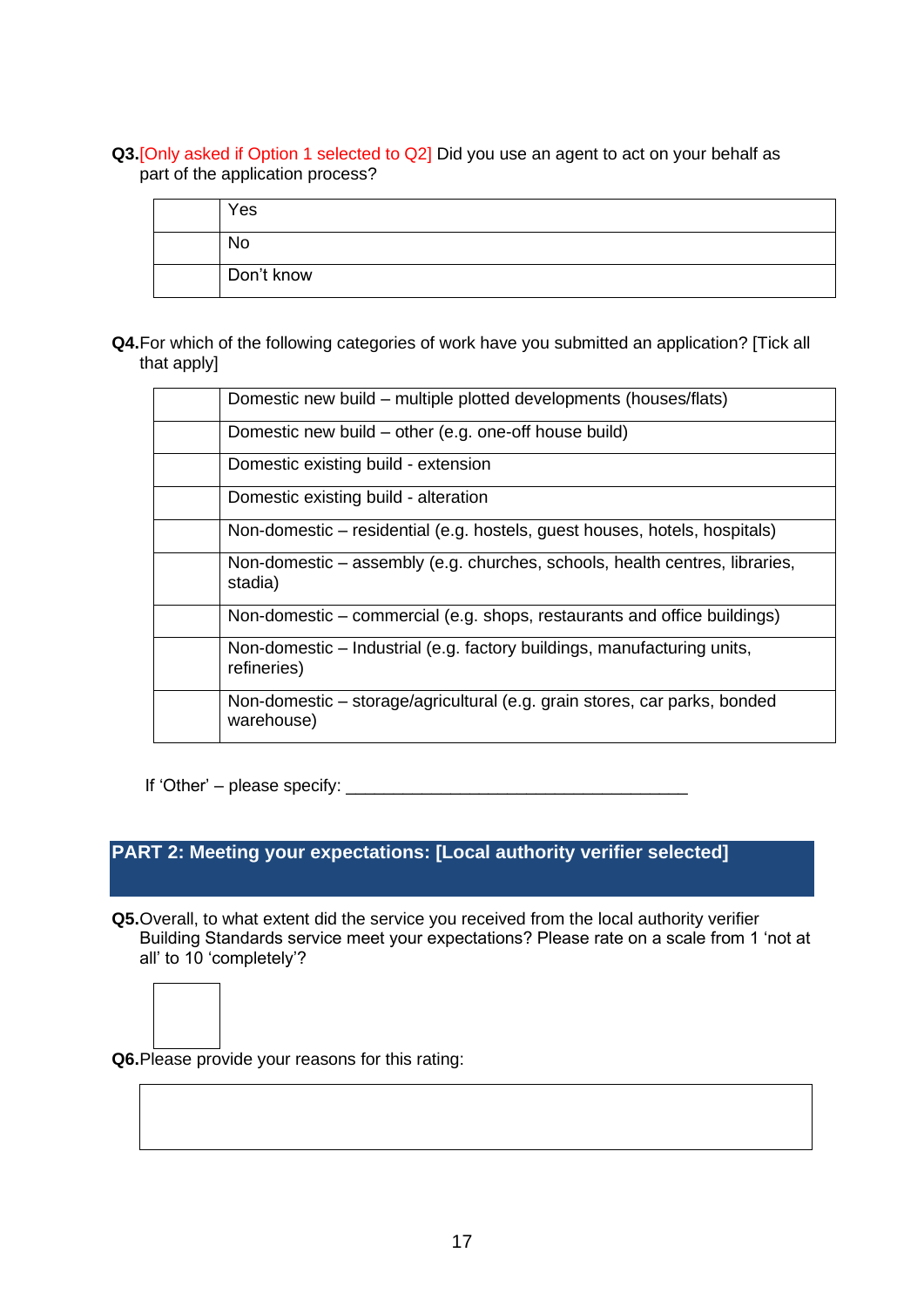## **PART 3: Progressing your application: [Local authority verifier selected]**

**Q7.**How satisfied were you with the time taken by the local authority verifier Building Standards service to undertake each of the following? [Leave any statements blank if don't know or not applicable]

|                                                                                                                                        | Very<br>satisfied | Fairly<br>satisfied | <b>Neither</b><br>satisfied<br>nor<br>dissatisfied | Fairly<br>dissatisfied | Very<br>dissatisfied |
|----------------------------------------------------------------------------------------------------------------------------------------|-------------------|---------------------|----------------------------------------------------|------------------------|----------------------|
| Respond to telephone<br>enquiries                                                                                                      |                   |                     |                                                    |                        |                      |
| Respond to written<br>enquiries                                                                                                        |                   |                     |                                                    |                        |                      |
| Issue the first report for a<br>building warrant<br>application (e.g. detailing<br>non-compliance or further<br>information requested) |                   |                     |                                                    |                        |                      |
| Process the application<br>and grant a building<br>warrant                                                                             |                   |                     |                                                    |                        |                      |
| Respond to a request for a<br>site visit                                                                                               |                   |                     |                                                    |                        |                      |
| Accept a completion<br>certificate                                                                                                     |                   |                     |                                                    |                        |                      |

#### **Q8.**How satisfied are you with the way you were informed about the progress of your application? [Leave blank if don't know or not applicable]

| Very satisfied                     |
|------------------------------------|
| Fairly satisfied                   |
| Neither satisfied nor dissatisfied |
| Fairly dissatisfied                |
| Very dissatisfied                  |

**Q9.**[Only asked if 'fairly dissatisfied' or 'very dissatisfied' to Q8] What are your reasons?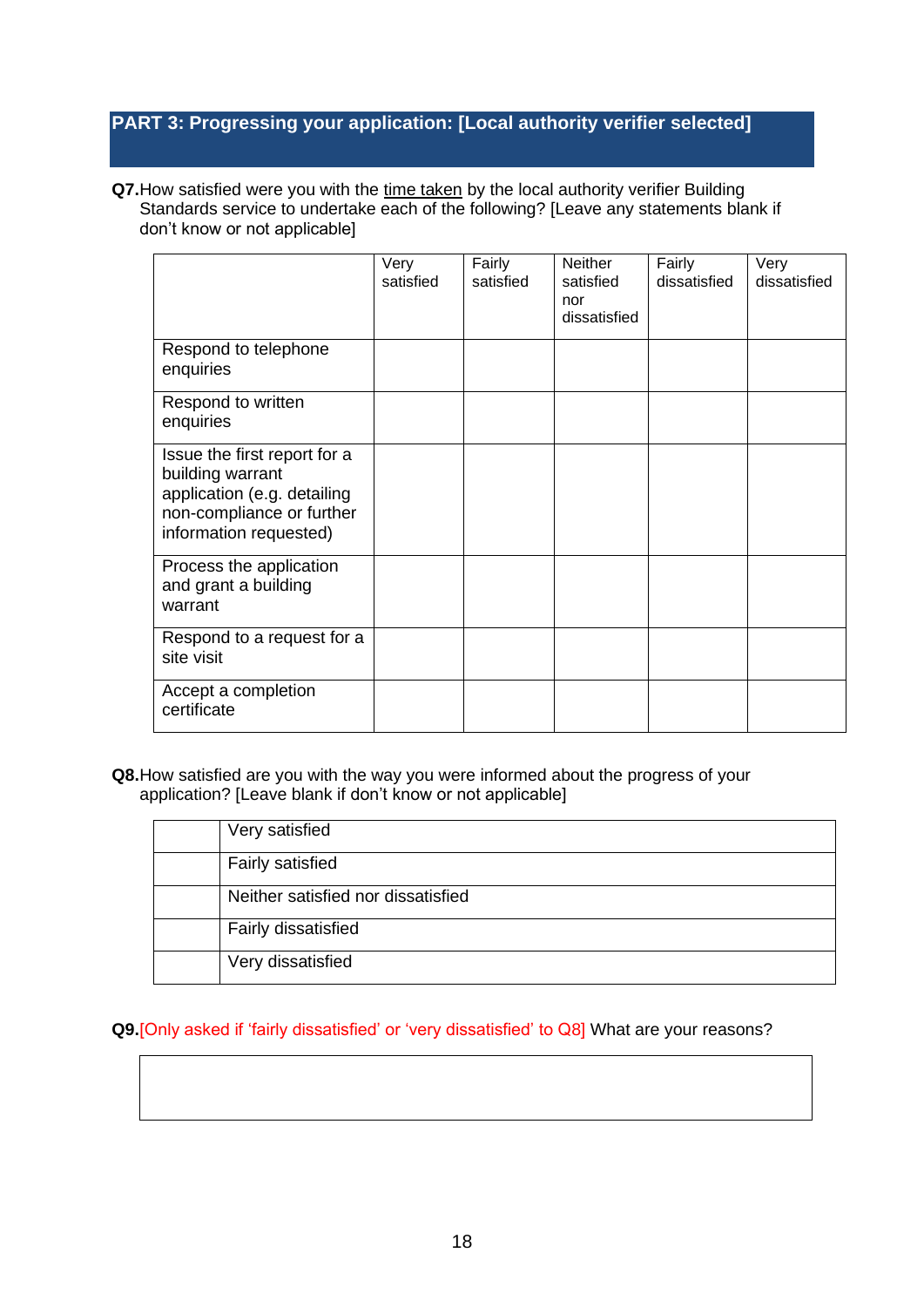## **PART 4: Quality of service: [Local authority verifier selected]**

**Q10.** To what extent do you agree or disagree with each of the following statements about the advice and guidance you received from local authority verifier Building Standards service staff? [Leave any statements blank if don't know or not applicable]

|                                                                  | Strongly<br>agree | Agree to<br>some<br>extent | <b>Neither</b><br>agree nor<br>disagree | <b>Disagree</b><br>to some<br>extent | Strongly<br>disagree |
|------------------------------------------------------------------|-------------------|----------------------------|-----------------------------------------|--------------------------------------|----------------------|
| I received sufficient advice<br>and guidance to meet my<br>needs |                   |                            |                                         |                                      |                      |
| The advice and guidance I<br>received was consistent             |                   |                            |                                         |                                      |                      |
| The advice and guidance I<br>received was helpful                |                   |                            |                                         |                                      |                      |

**Q11.** To what extent do you agree or disagree with each of the following statements about the quality of service received from Building Standards service staff? [Leave any statements blank if don't know or not applicable]

|                                                             | Strongly<br>agree | Agree to<br>some<br>extent | <b>Neither</b><br>agree nor<br>disagree | Disagree<br>to some<br>extent | Strongly<br>disagree |
|-------------------------------------------------------------|-------------------|----------------------------|-----------------------------------------|-------------------------------|----------------------|
| Staff were polite and<br>courteous                          |                   |                            |                                         |                               |                      |
| Staff were helpful                                          |                   |                            |                                         |                               |                      |
| Staff were efficient                                        |                   |                            |                                         |                               |                      |
| Staff were knowledgeable                                    |                   |                            |                                         |                               |                      |
| I felt as though someone<br>took ownership of my<br>enquiry |                   |                            |                                         |                               |                      |
| Any problems that arose<br>were adequately resolved         |                   |                            |                                         |                               |                      |
| I felt valued as a customer                                 |                   |                            |                                         |                               |                      |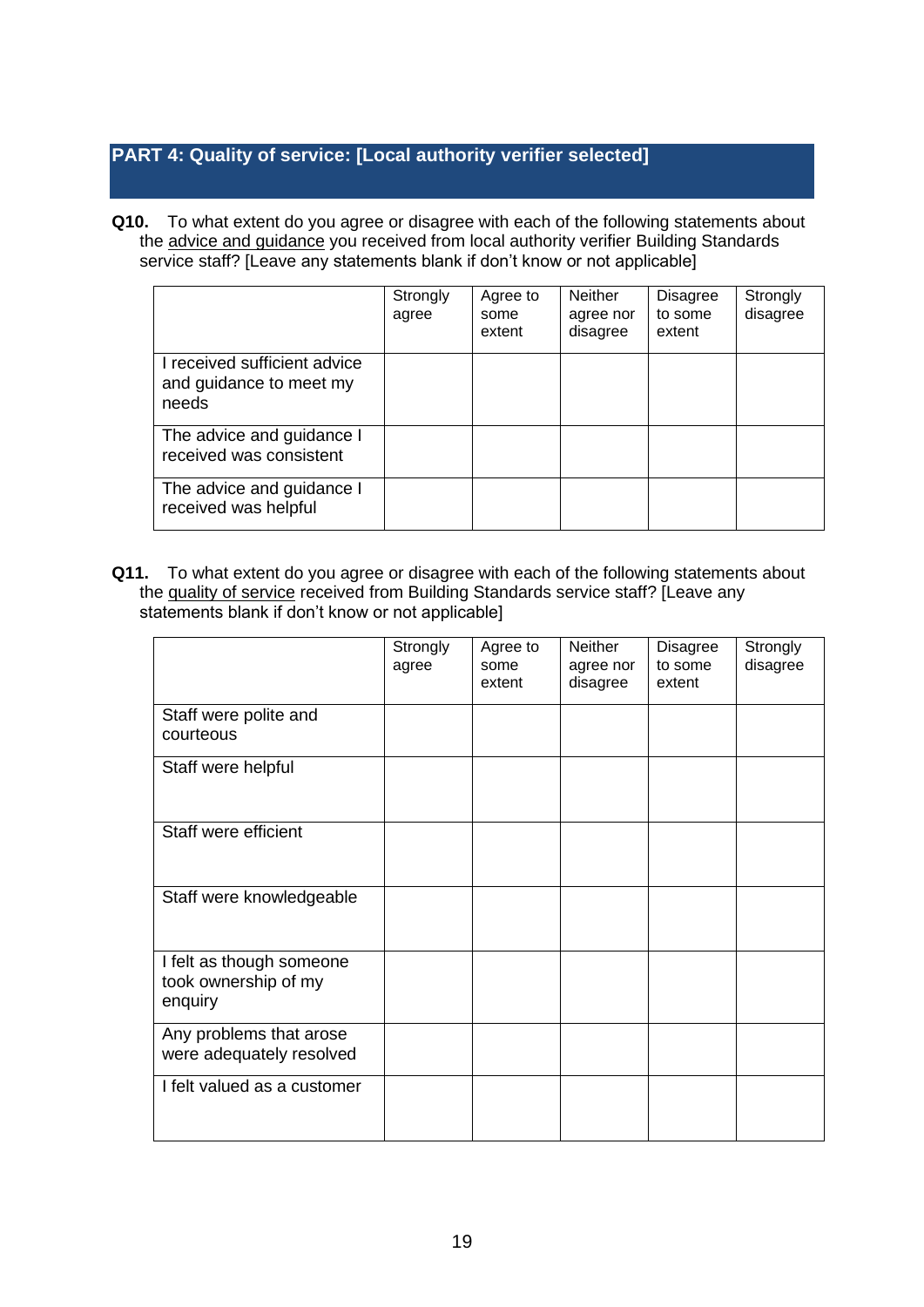- **Q12.** [Only asked if 'Strongly Agree' to any components of Q10 or Q11] You have stated STRONGLY AGREE to at least one of the above statements with respect to the advice, guidance and quality of service you have received. Please can you explain what was particularly good?
- **Q13.** [Only asked if 'Strongly Disagree' to any components of Q10 or Q11] You have stated STRONGLY DISAGREE to at least one of the above statements with respect to the advice, guidance and quality of service you have received. Please can you explain your reasons?
- **Q14.** How satisfied were you with each of the following aspects of the inspection visit? [Leave any statements blank if don't know or not applicable]

|                                                                             | Very<br>satisfied | Fairly<br>satisfied | <b>Neither</b><br>satisfied<br>nor<br>dissatisfied | Fairly<br>dissatisfied | Very<br>dissatisfied |
|-----------------------------------------------------------------------------|-------------------|---------------------|----------------------------------------------------|------------------------|----------------------|
| Flexibility of dates and<br>times to meet my needs                          |                   |                     |                                                    |                        |                      |
| Professionalism of the<br>inspection staff                                  |                   |                     |                                                    |                        |                      |
| Thoroughness of the virtual<br>inspection                                   |                   |                     |                                                    |                        |                      |
| Quality of the advice and<br>guidance received from the<br>inspection staff |                   |                     |                                                    |                        |                      |
| My understanding of the<br>next steps following the<br>inspection           |                   |                     |                                                    |                        |                      |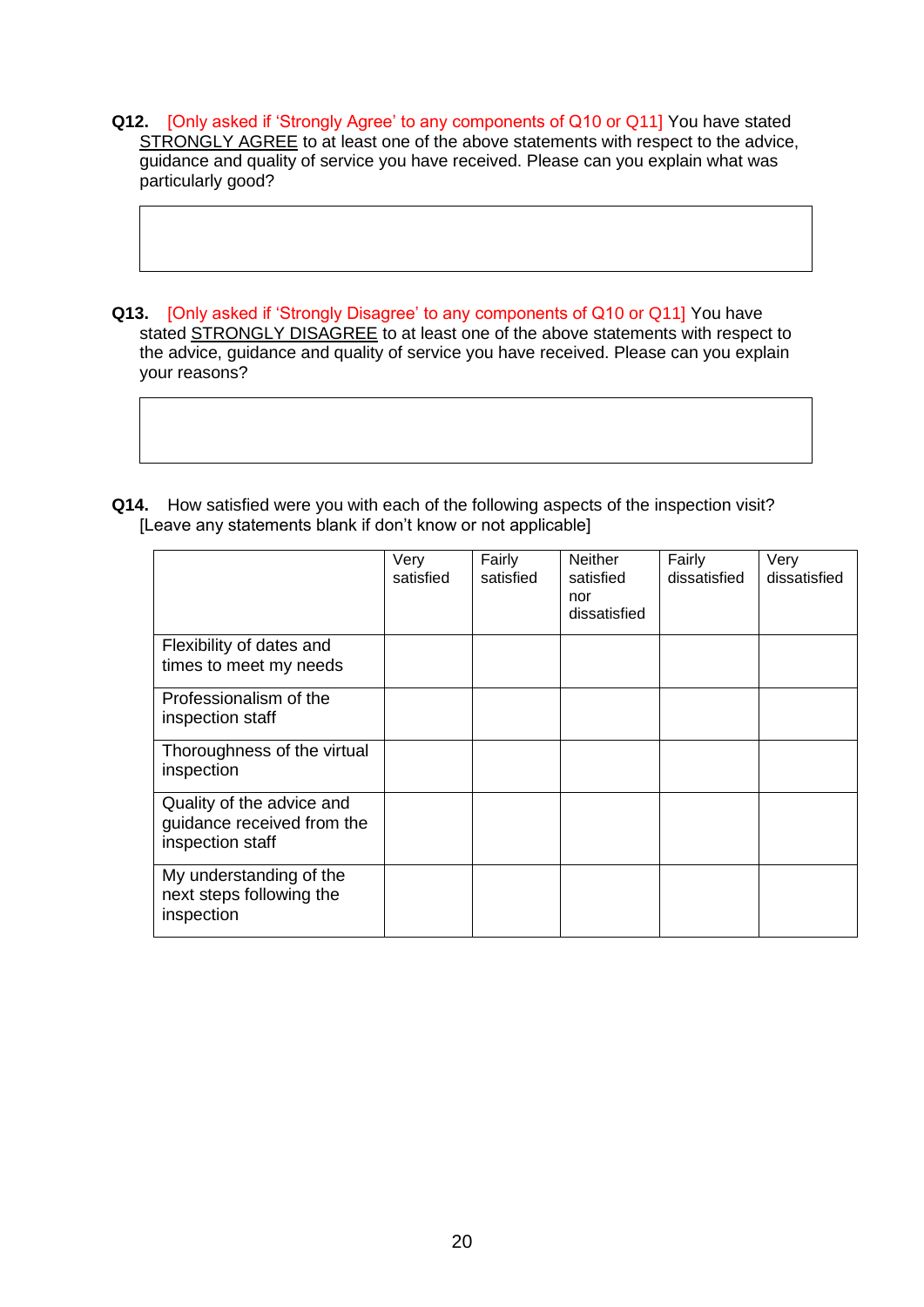## **PART 5: Communications: [Local authority verifier selected]**

**Q15.** In which of the following ways did you interact with the local authority verifier Building Standards service? [Tick all that apply]

| Email                                     |
|-------------------------------------------|
| Telephone                                 |
| Letter                                    |
| On-site visit                             |
| At the Building Standards service offices |
| Other                                     |

If 'Other' – please specify: \_\_\_\_\_\_\_\_\_\_\_\_\_\_\_\_\_\_\_\_\_\_\_\_\_\_\_\_\_\_\_\_\_\_\_\_

**Q16.** On a scale from 1'very poor' to 10 'very good' - how would you rate each of the following aspects of the local authority verifier's written information and documentation:

|                         | 1,2,3,4,5,6,7,8,9,10 |
|-------------------------|----------------------|
| Accuracy                |                      |
| Quality                 |                      |
| <b>Helpfulness</b>      |                      |
| Layout and presentation |                      |
| Use of plain English    |                      |

**Q17.** How satisfied are you with each of the following forms of electronic communication made available by the local authority verifier Building Standards service? [Leave any statements blank if don't know or not applicable]

|                  | Very<br>satisfied | Fairly<br>satisfied | <b>Neither</b><br>satisfied<br>nor<br>dissatisfied | Fairly<br>dissatisfied | Very<br>dissatisfied |
|------------------|-------------------|---------------------|----------------------------------------------------|------------------------|----------------------|
| Website          |                   |                     |                                                    |                        |                      |
| Email            |                   |                     |                                                    |                        |                      |
| SMS/text message |                   |                     |                                                    |                        |                      |
| e-newsletter     |                   |                     |                                                    |                        |                      |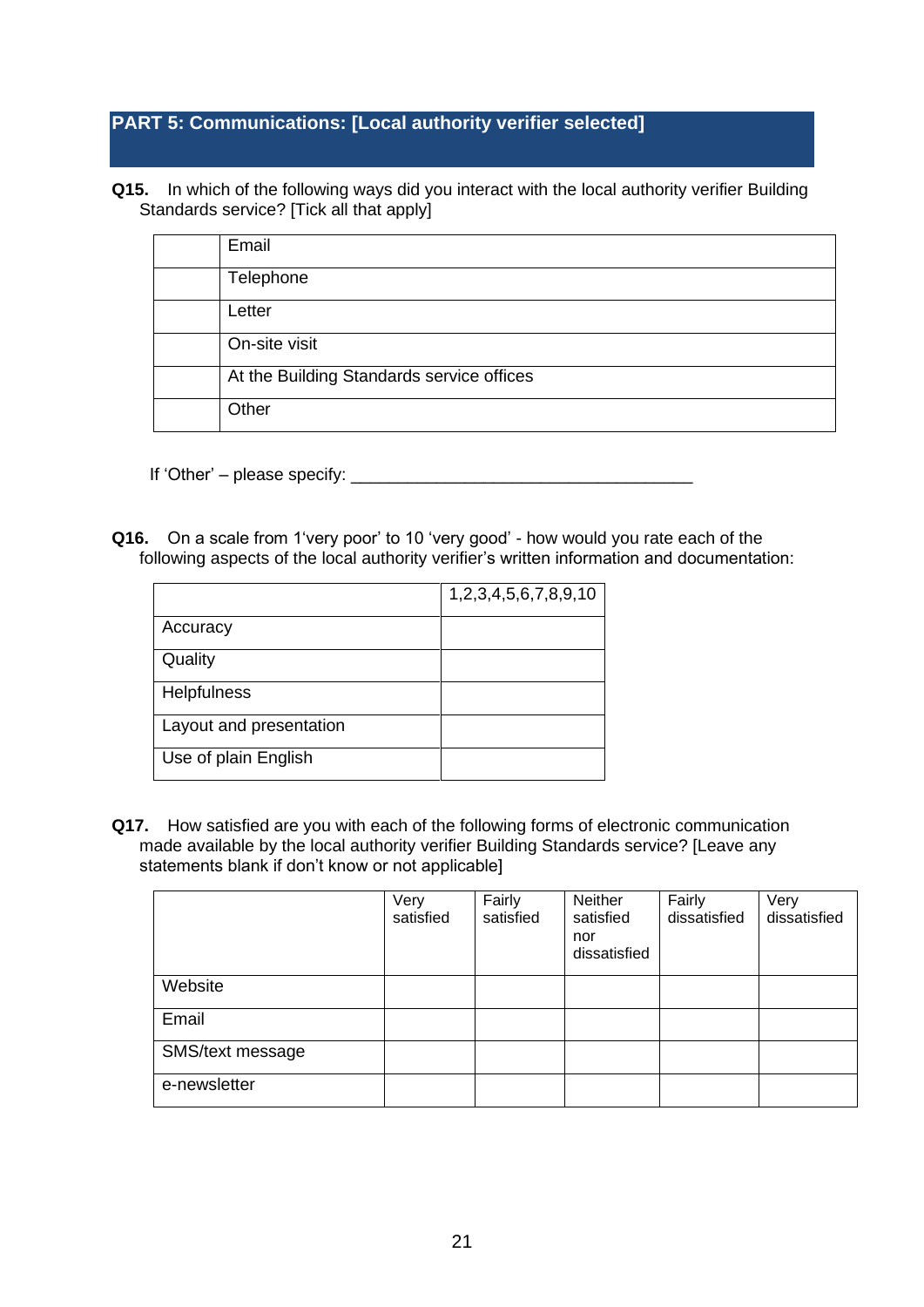- **Q18.** [Only asked if 'fairly dissatisfied' or 'very dissatisfied' to any of Q17 A to D] You stated FAIRLY DISSATISFIED or VERY DISSATISFIED to at least one of the options in the last question about electronic communication. What are your reasons?
- **Q19.** Generally, in what ways (if any) do you think the local authority verifier Building Standards service could improve its communications?

**PART 6: Accessibility: [Local authority verifier selected]**

**Q20.** How easy was it to make contact with the local authority verifier Building Standards service via each of the following methods? Please rate on a scale from 1 'very difficult' to 10 'very easy'

|                     | 1,2,3,4,5,6,7,8,9,10 |
|---------------------|----------------------|
| In general          |                      |
| By phone            |                      |
| By email            |                      |
| In person/virtually |                      |

**Q21.** Please provide reasons for your ratings: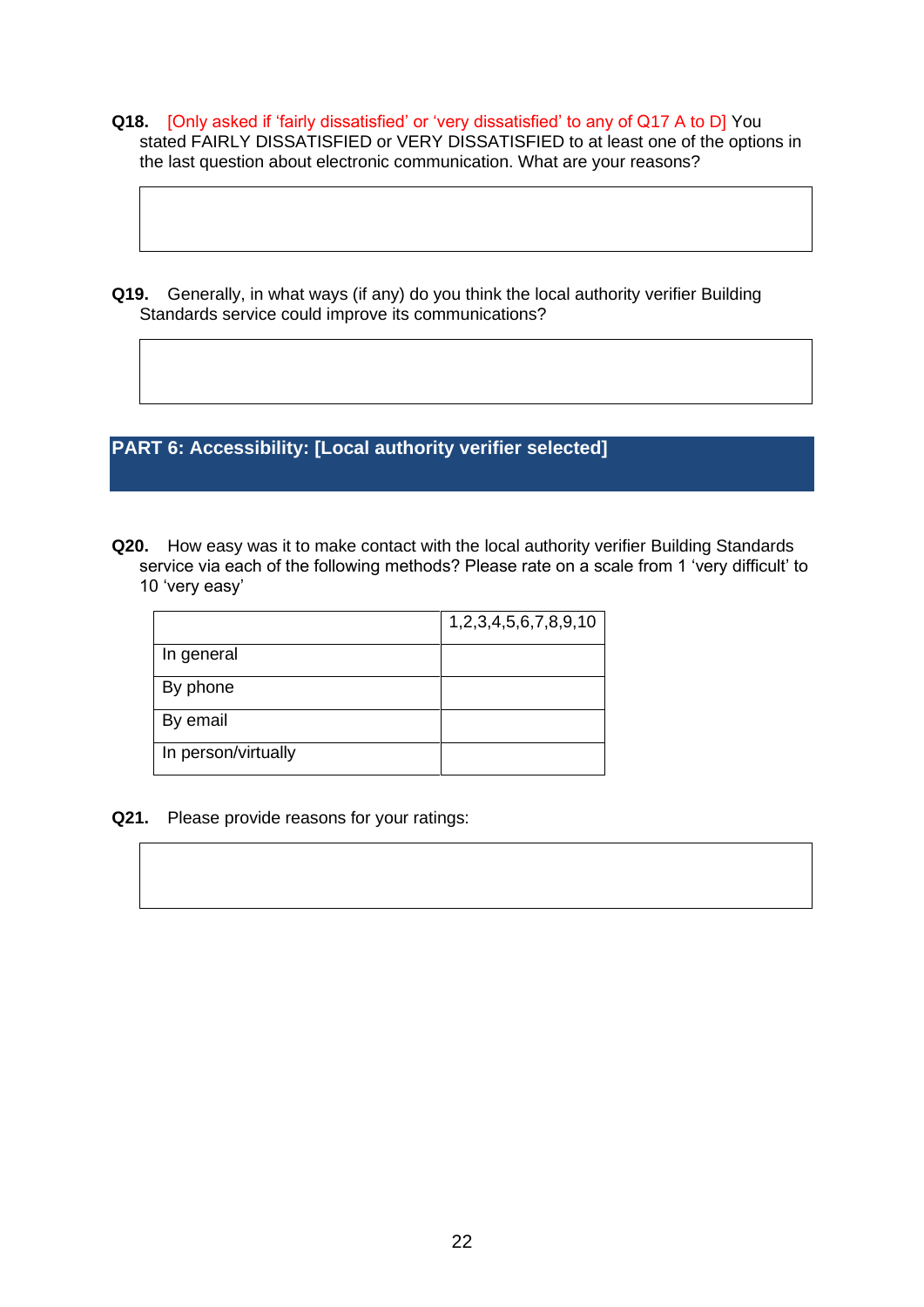**Q22.** To what extent do you agree or disagree with the following statements in relation to the local authority verifier Building Standards service? [Leave any statements blank if don't know or not applicable]

|                                                                                                                      | Strongly<br>agree | Tend to<br>agree | <b>Neither</b><br>agree nor<br>disagree | Tend to<br>disagree | Strongly<br>disagree |
|----------------------------------------------------------------------------------------------------------------------|-------------------|------------------|-----------------------------------------|---------------------|----------------------|
| <b>Building Standards service</b><br>staff are accessible if I want<br>to meet with them (in<br>person or virtually) |                   |                  |                                         |                     |                      |
| <b>Building Standards service</b><br>staff are approachable                                                          |                   |                  |                                         |                     |                      |

## **PART 7: Overall satisfaction and final comments: [Local authority verifier selected]**

**Q23.** Overall, how would you rate your satisfaction with the Building Standards service? Please rate on a scale from 1 'not at all satisfied' to 10 'completely satisfied'



Finally, do you have any final comments about how you believe the local authority verifier Building Standards service could be improved in the future?